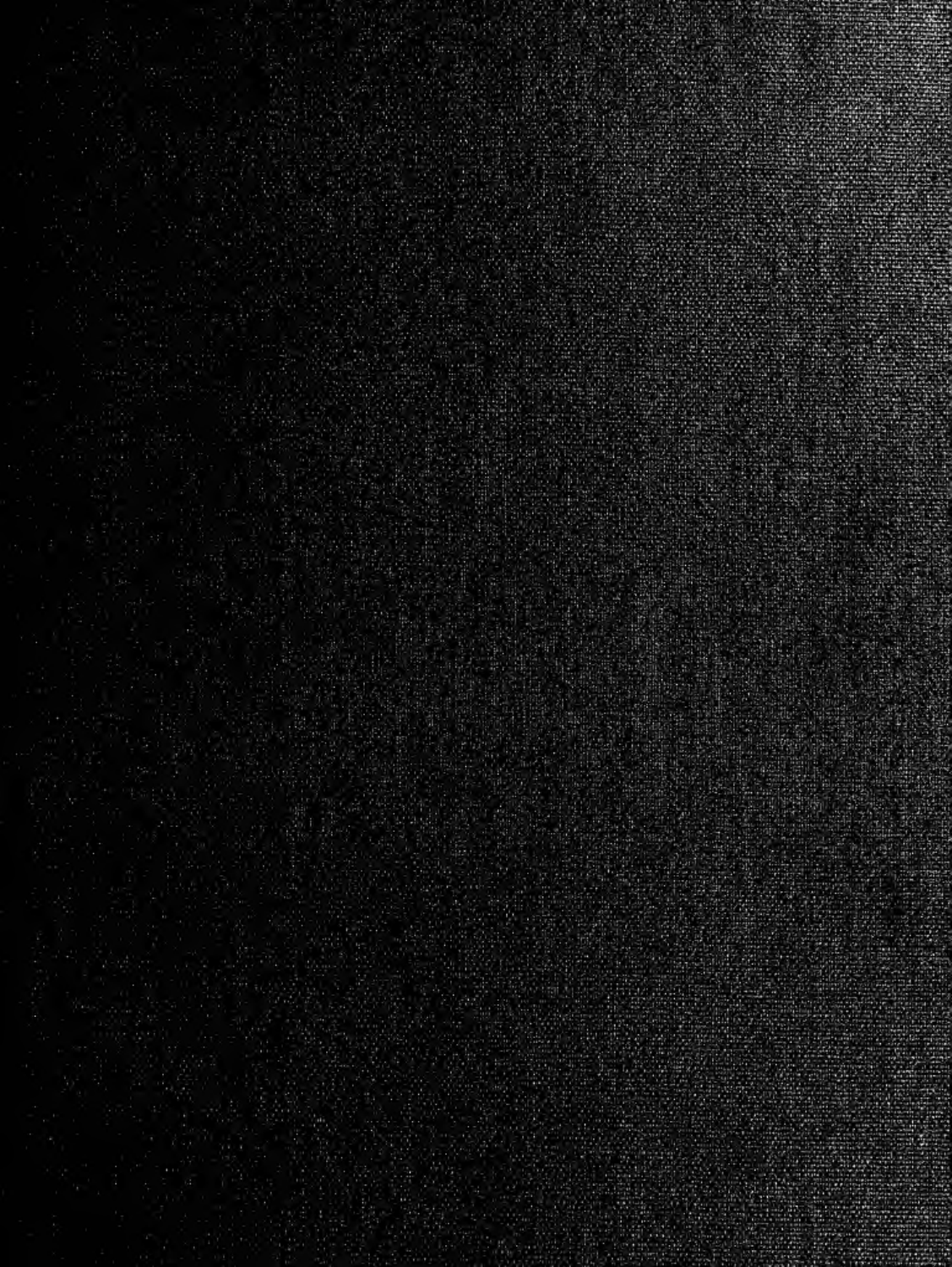UNIVERSITY OF ILLINOIS LIBRARY AT URBANA-CHAMPAIGN **BOOKSTACKS**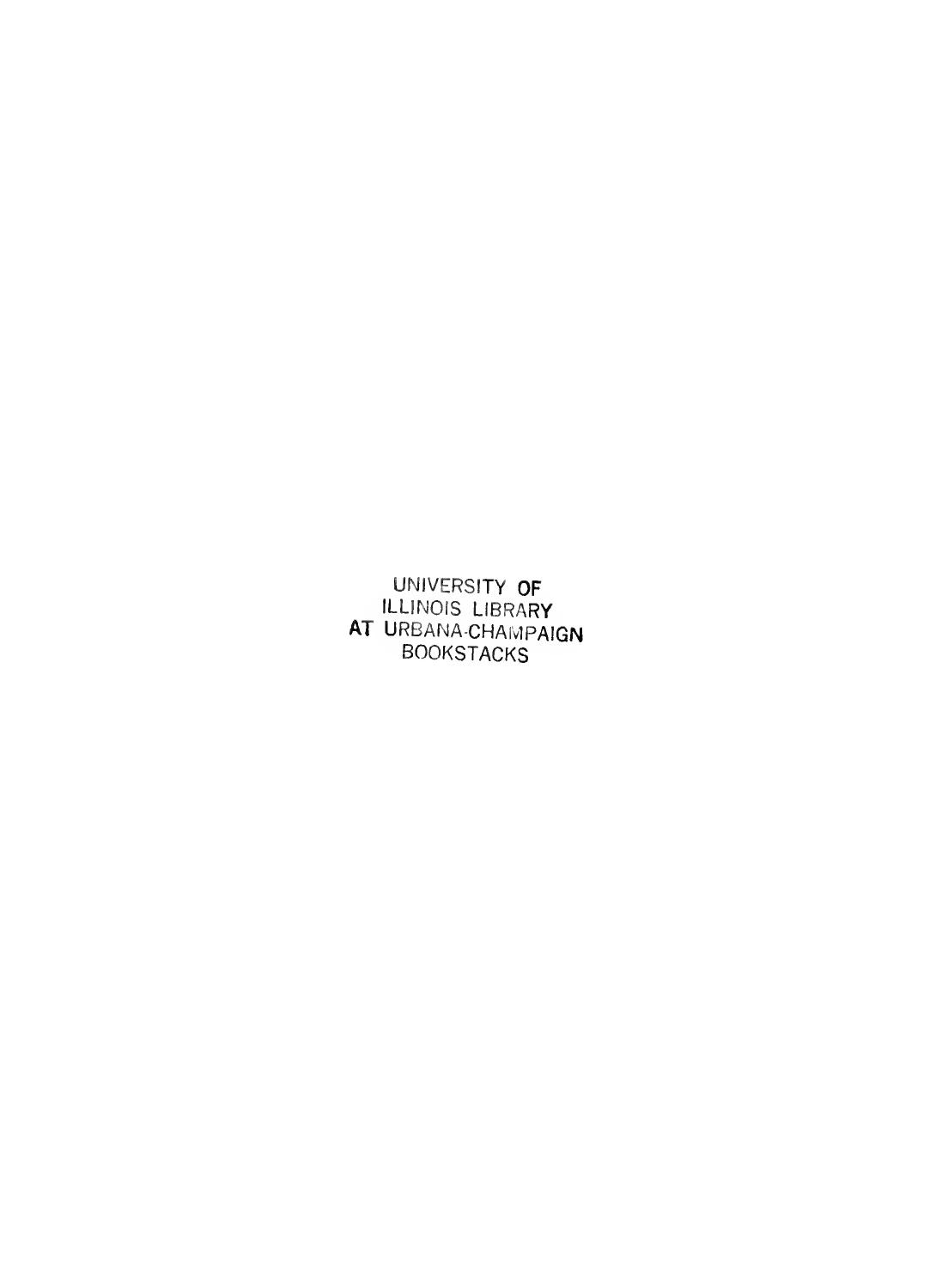Digitized by the Internet Archive in 2011 with funding from University of Illinois Urbana-Champaign

http://www.archive.org/details/financingdevelop363mill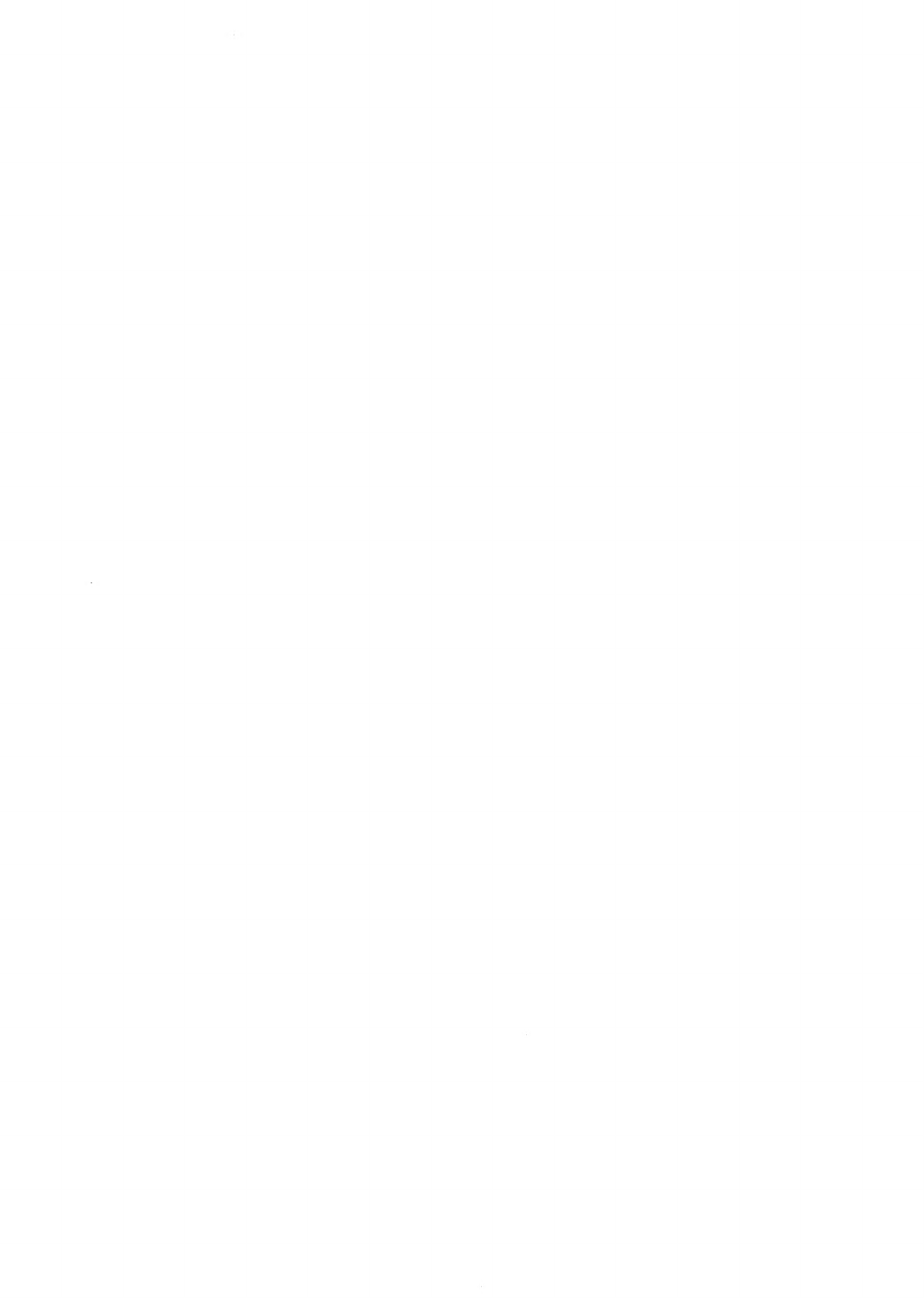Faculty Working Papers

## FINANCING DEVELOPMENT AND TAX STRUCTURE CHANGE IN THE USSR

James R. Millar and Donna Bahry

#363

College of Commerce and Business Administration University of Illinois at Urbana-Champaign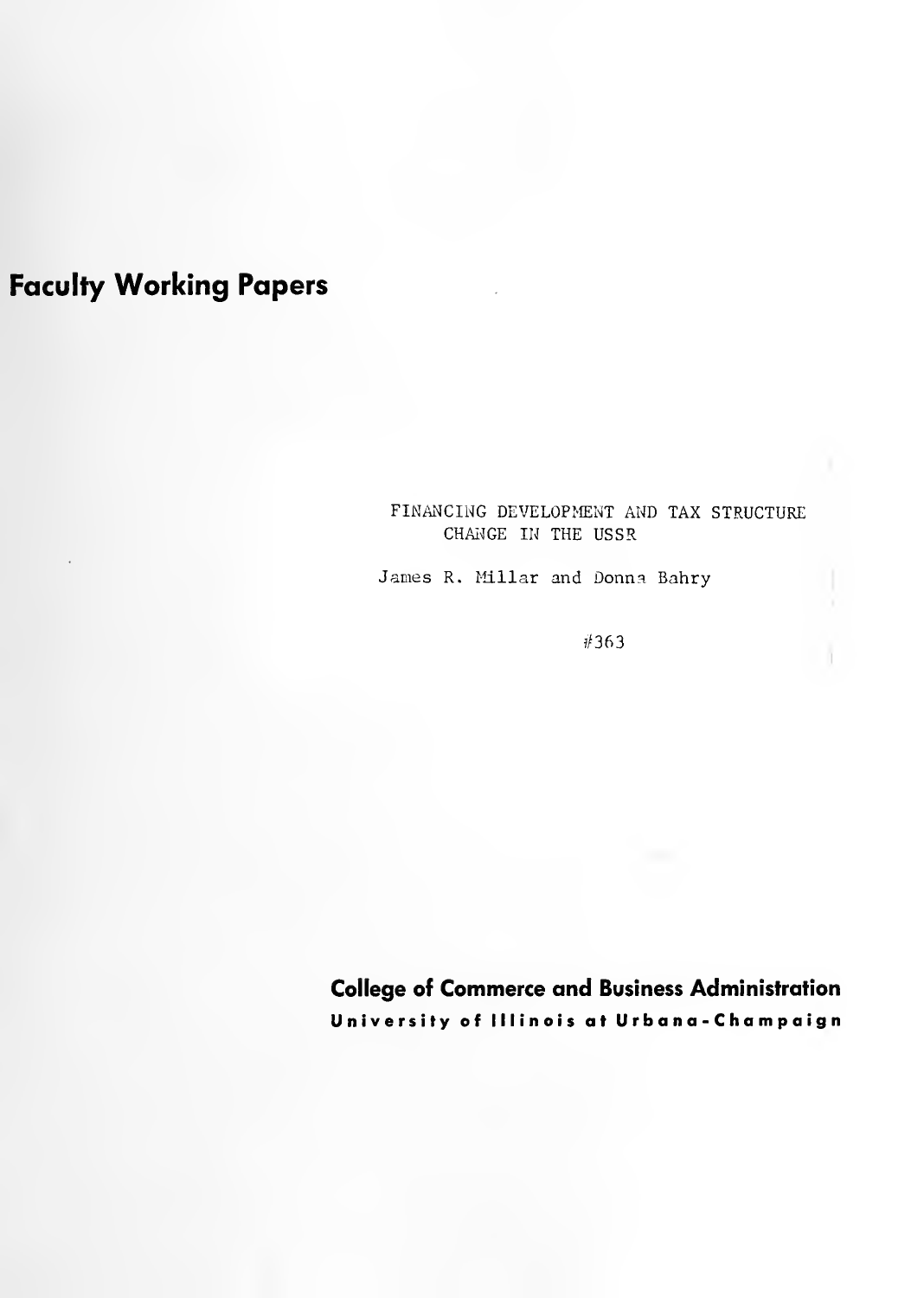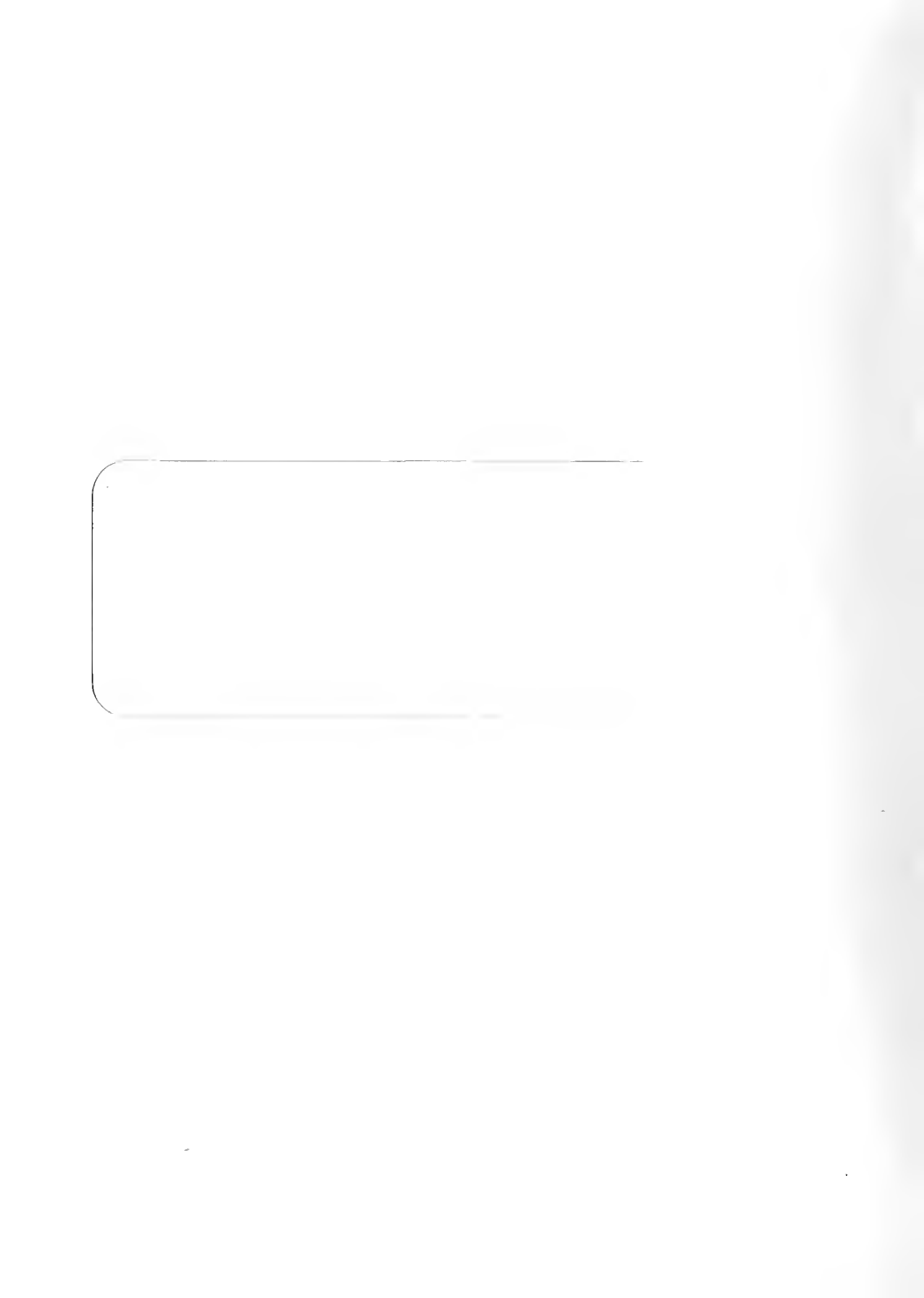# FACULTY WORKING PAPERS

 $\sim 10^{11}$  and  $\sim 10^{11}$ 

Alban (1995)

College of Commerce and Business Administration University of Illinois at Urbana-Champaign

January 4, 1977

# FINANCING DEVELOPMENT AND TAX STRUCTURE CHANGE IN THE USSR

James R. Millar and Donna Bahry

#363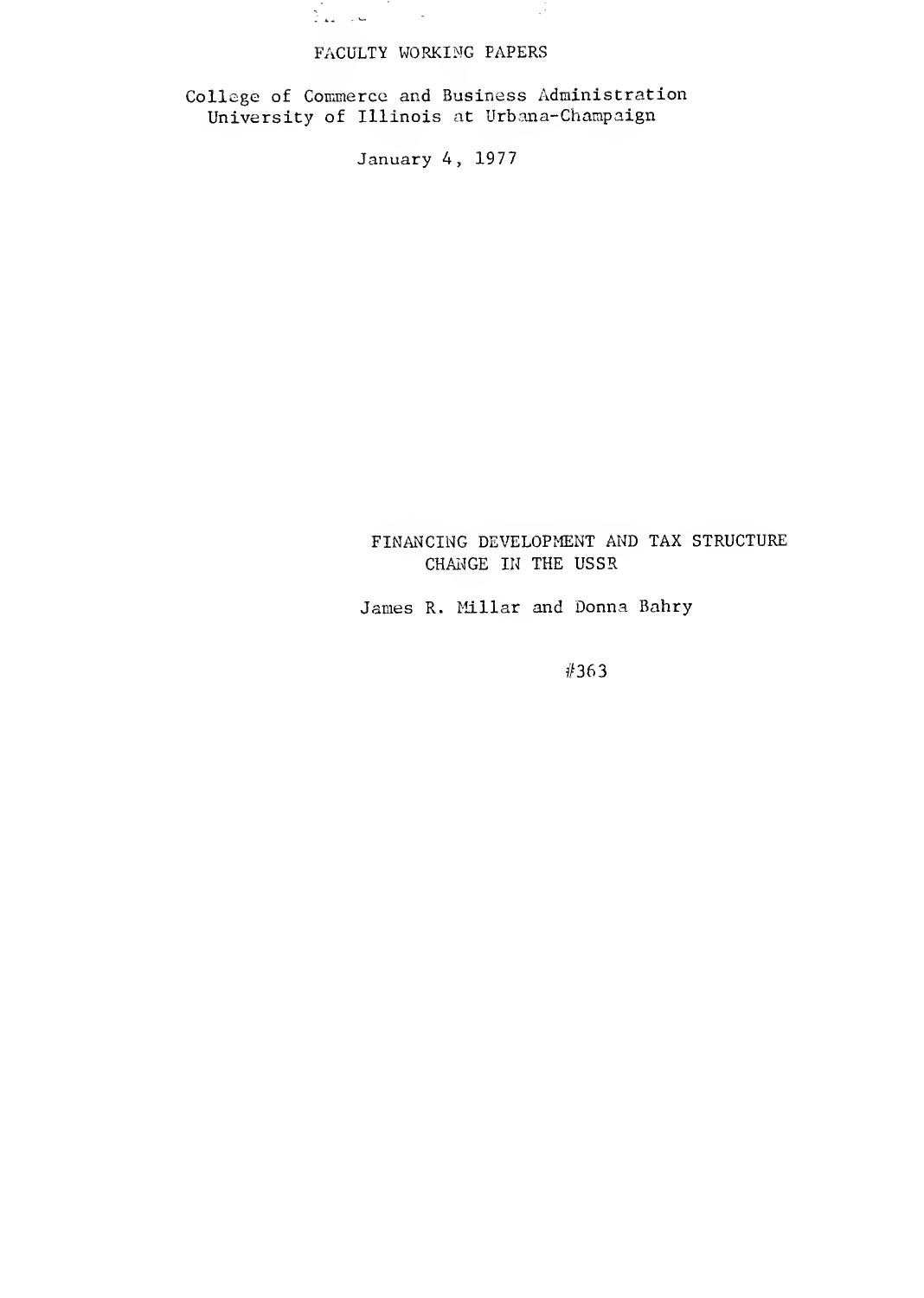$\label{eq:2.1} \frac{2\pi}{\pi} \left[ \frac{1}{2} \frac{2\pi}{\pi} \left( \frac{1}{2} \left( 2\pi \frac{4\pi^2}{\pi} \right) \sqrt{2} \right) \right] \left( \sqrt{2} \right) \left( \sqrt{2} \left( 2\pi \frac{1}{\pi} \right) \right) \left( \sqrt{2} \left( 2\pi \frac{1}{\pi} \right) \right) \left( \sqrt{2} \pi \frac{1}{\pi} \right) \left( \sqrt{2} \pi \frac{1}{\pi} \right) \left( \sqrt{2} \pi \frac{1}{\pi} \right) \left( \sqrt{$ 

 $\label{eq:2.1} \frac{1}{\sqrt{2\pi}}\sum_{i=1}^n\frac{1}{\sqrt{2\pi}}\sum_{i=1}^n\frac{1}{\sqrt{2\pi}}\sum_{i=1}^n\frac{1}{\sqrt{2\pi}}\sum_{i=1}^n\frac{1}{\sqrt{2\pi}}\sum_{i=1}^n\frac{1}{\sqrt{2\pi}}\sum_{i=1}^n\frac{1}{\sqrt{2\pi}}\sum_{i=1}^n\frac{1}{\sqrt{2\pi}}\sum_{i=1}^n\frac{1}{\sqrt{2\pi}}\sum_{i=1}^n\frac{1}{\sqrt{2\pi}}\sum_{i=1}^n\$ 

# $\mathcal{L}^{\text{max}}_{\text{max}}$  is the field of the field of  $\mathcal{L}^{\text{max}}_{\text{max}}$

 $\label{eq:2.1} \mathcal{L}(\mathcal{L}^{\text{max}}_{\mathcal{L}}(\mathcal{L}^{\text{max}}_{\mathcal{L}}))\leq \mathcal{L}(\mathcal{L}^{\text{max}}_{\mathcal{L}}(\mathcal{L}^{\text{max}}_{\mathcal{L}}))$ 

 $\mathcal{L}^{\text{max}}_{\text{max}}$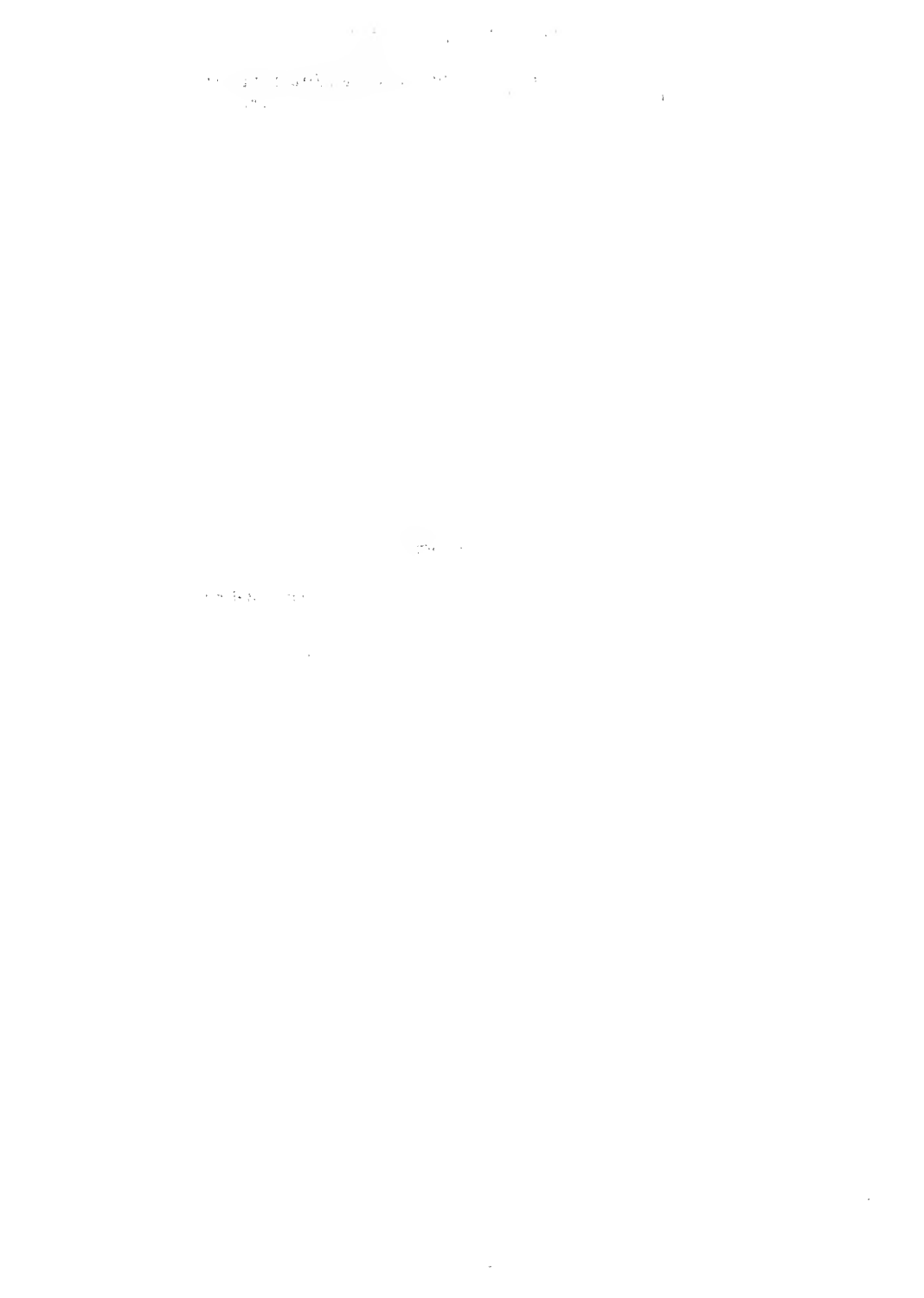### FINANCING DEVELOPMENT AND TAX STRUCTURE CHANGE IN THE USSR

The course of economic development produces significant and predictable changes in government revenues. Transition from traditional agricultural to modern industrial economy has involved, and may even require, differences in both the types and incidence of various taxes. The dominant pattern, according to Harley Hinrichs,  $1$  involves three phases: first, reliance on "traditional" direct (land and poll) taxes, then a shift toward greater use of indirect levies (such as customs duties and excise taxes) , and finally the relative growth of "modern" direct (income and profits) taxes as the economy becomes industrialized. Plotted over development time, the historical process may be portrayed by the ratio of direct to indirect taxes  $(D/I)$ , and the result is a shallow U-shaped curve, with underdeveloped and developed stages at either terminus.

Hinrichs' analysis was based upon data for sixty non-socialist economies, derived from the 19th as well as the 20th centuries. Socialist experiences with taxation, however, were not considered,  $^2$  and it is interesting to discover that the pattern of tax structure change during the Soviet period conforms to Hinrichs' model. The ratio of direct to indirect taxation for the years 1924/25 through <sup>1972</sup>—when the USSR was transformed from an agrarian to an industrial economy--traces out the familiar U-shaped curve (Figure 1), with one relatively brief departure during World War II.  $3$ 

In order to compare socialist and non-socialist tax systems, we shall address two questions. First, what were the specific historical reasons for the changes in Soviet taxation? Second, to what extent does the USSR provide additional confirmation of Hinrichs' hypothesis about a systematic nexus between tax structure (as represented by ,the D/l ratio) and level of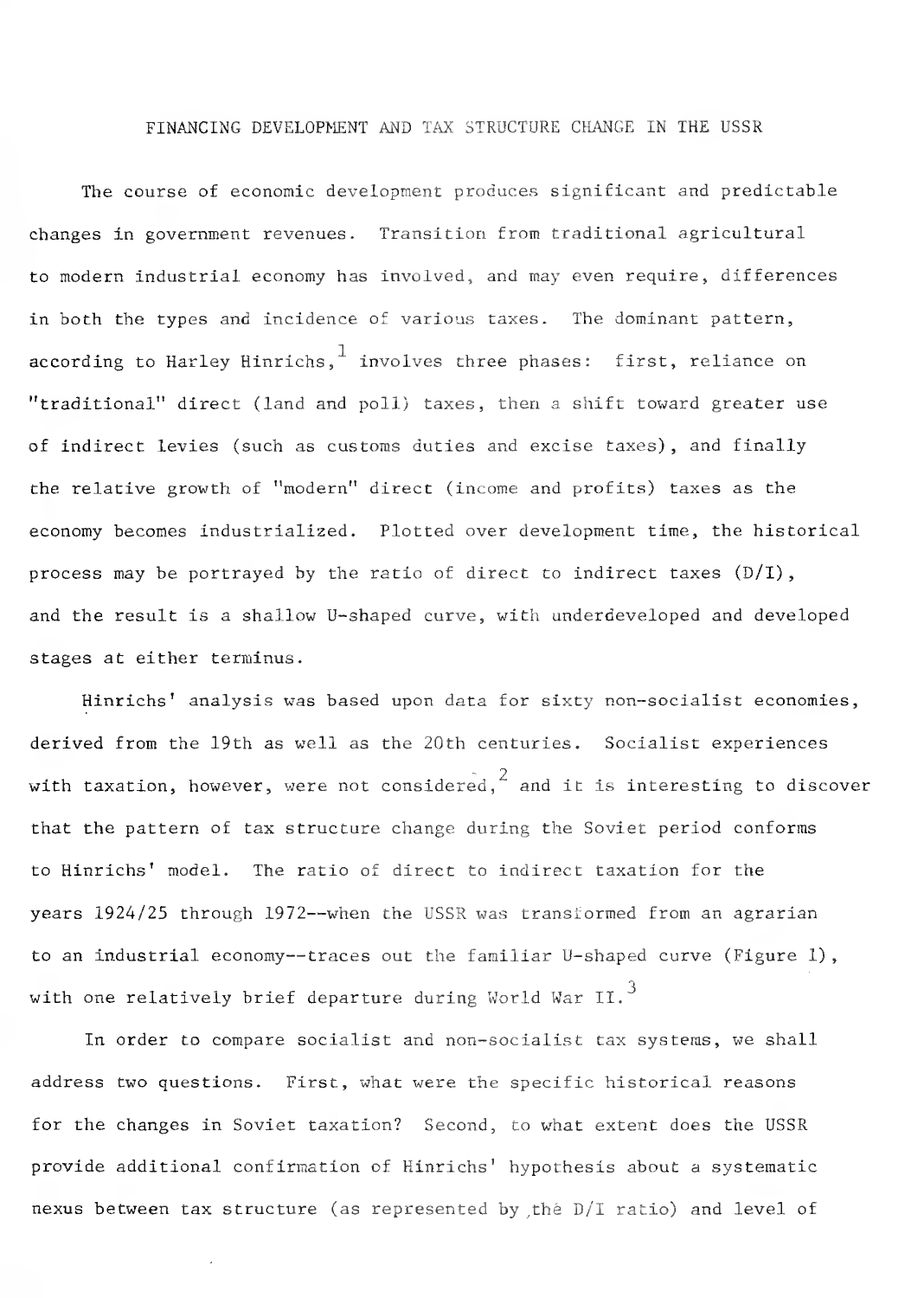$\label{eq:2.1} \mathcal{L}=\frac{1}{2}\mathcal{L}(\mathcal{L})\mathcal{L}(\mathcal{L})$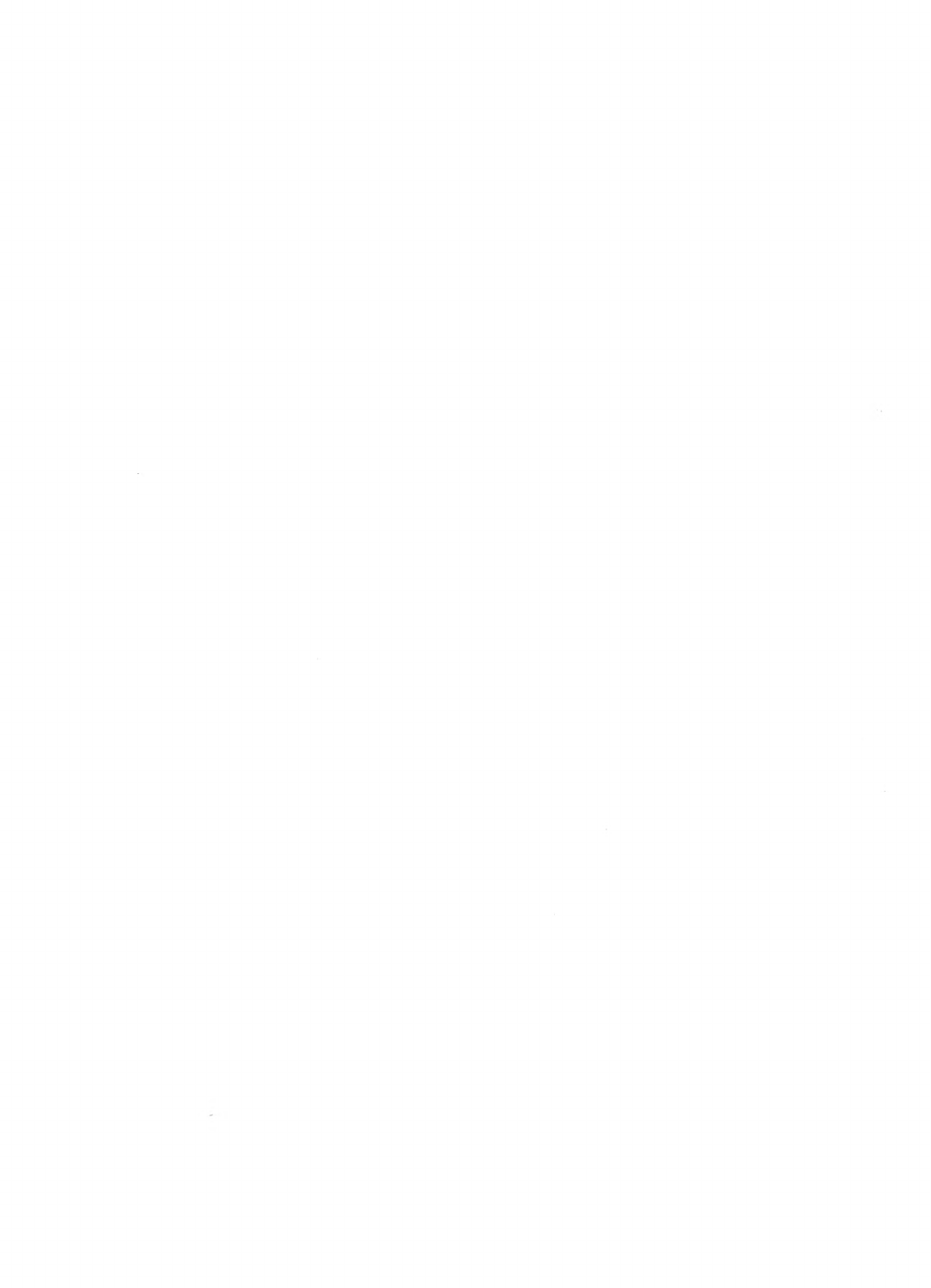economic development? Our principal finding is that the Soviet experience does confirm Hinrich's hypothesis in broad outline, although, of course, there are specific differences in the Soviet case. Thus the historical behavior of taxation adds another bit of evidence challenging the widely held notion that the Soviet development pattern has been unique. Tax structure in the USSR does indeed appear to be determined by level of development, although cultural or ideological preferences and specific historical events (such as WWII) have led to some divergences from the general model.

Consider Figure 1, which charts the  $D/I$  ratio for the Soviet Union from 1924/25, the earliest date for which reasonably complete Soviet data are available.<sup>4</sup> The pattern traced out by the ratio may be divided into several distinct segments, ending in 1925/26, 1935, 1968, and in the current period. The first phase, extending back to the revolution(s) of 1917 (off the chart) , witnessed a sharp drop in direct taxation. Most traditional direct taxes (primarily poll and land taxes) that had formed the backbone of tsarist budgets were abolished or abrogated. Formal taxation as a whole plummeted because of both economic dislocations (especially during the Civil War of 1918-1921) and ideological biases against government taxes. In fact, leading Bolshevik economic theorists explicitly argued for the deliberate destruction of pecuniary institutions, including the budgetary system.<sup>5</sup> But by the close of the Civil War it became clear that no substitute for money could be devised. The pressing need to finance economic reconstruction and normalization led to the first serious efforts to control rampant inflation and strengthen financial institutions.

Economic normalization included the introduction of Lenin's New Economic Policy (NEP) , the rebuilding of the budgetary system, and the reimposition of indirect taxes (e.g., excises on food and nonfood staples) as retail trade resumed, leading to an ever greater reliance on indirect taxes. By the end

 $\overline{2}$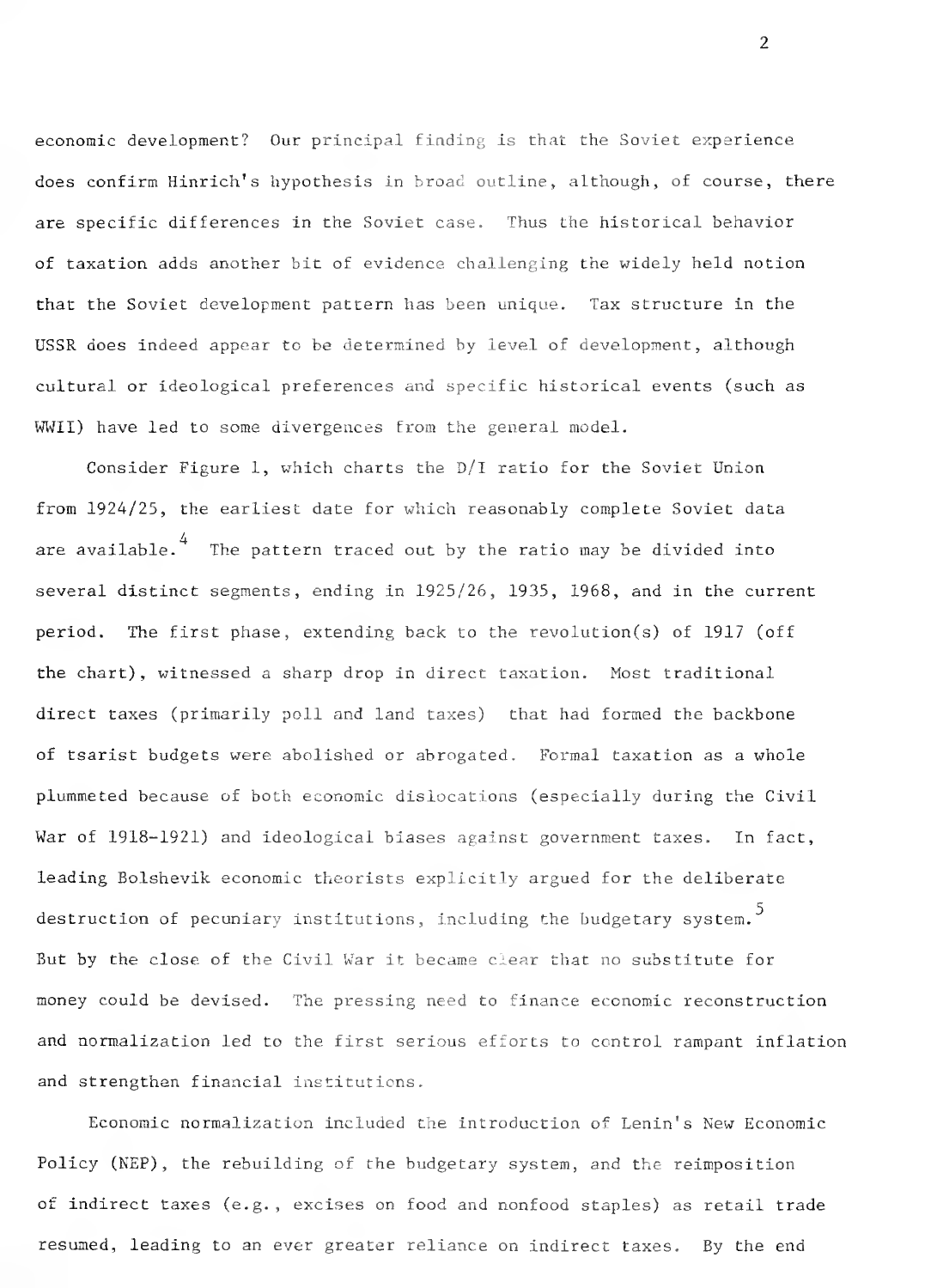$\label{eq:2.1} \frac{\partial}{\partial t} \frac{\partial}{\partial t} = \frac{1}{\partial t} \frac{\partial}{\partial x} \frac{\partial}{\partial x} + \frac{\partial}{\partial x} \frac{\partial}{\partial x} \frac{\partial}{\partial x} + \frac{\partial}{\partial x} \frac{\partial}{\partial x} \frac{\partial}{\partial x} + \frac{\partial}{\partial x} \frac{\partial}{\partial x} \frac{\partial}{\partial x} + \frac{\partial}{\partial x} \frac{\partial}{\partial x} \frac{\partial}{\partial x} + \frac{\partial}{\partial x} \frac{\partial}{\partial x} \frac{\partial}{\partial x} + \frac{\partial}{\partial x} \frac{\partial}{\partial x} \frac{\partial}{\$ 

 $\label{eq:2.1} \Delta \sigma = \frac{1}{2} \sum_{i=1}^n \frac{1}{2} \sum_{j=1}^n \frac{1}{2} \sum_{j=1}^n \frac{1}{2} \sum_{j=1}^n \frac{1}{2} \sum_{j=1}^n \frac{1}{2} \sum_{j=1}^n \frac{1}{2} \sum_{j=1}^n \frac{1}{2} \sum_{j=1}^n \frac{1}{2} \sum_{j=1}^n \frac{1}{2} \sum_{j=1}^n \frac{1}{2} \sum_{j=1}^n \frac{1}{2} \sum_{j=1}^n \frac{1}{2} \sum_{j=1}$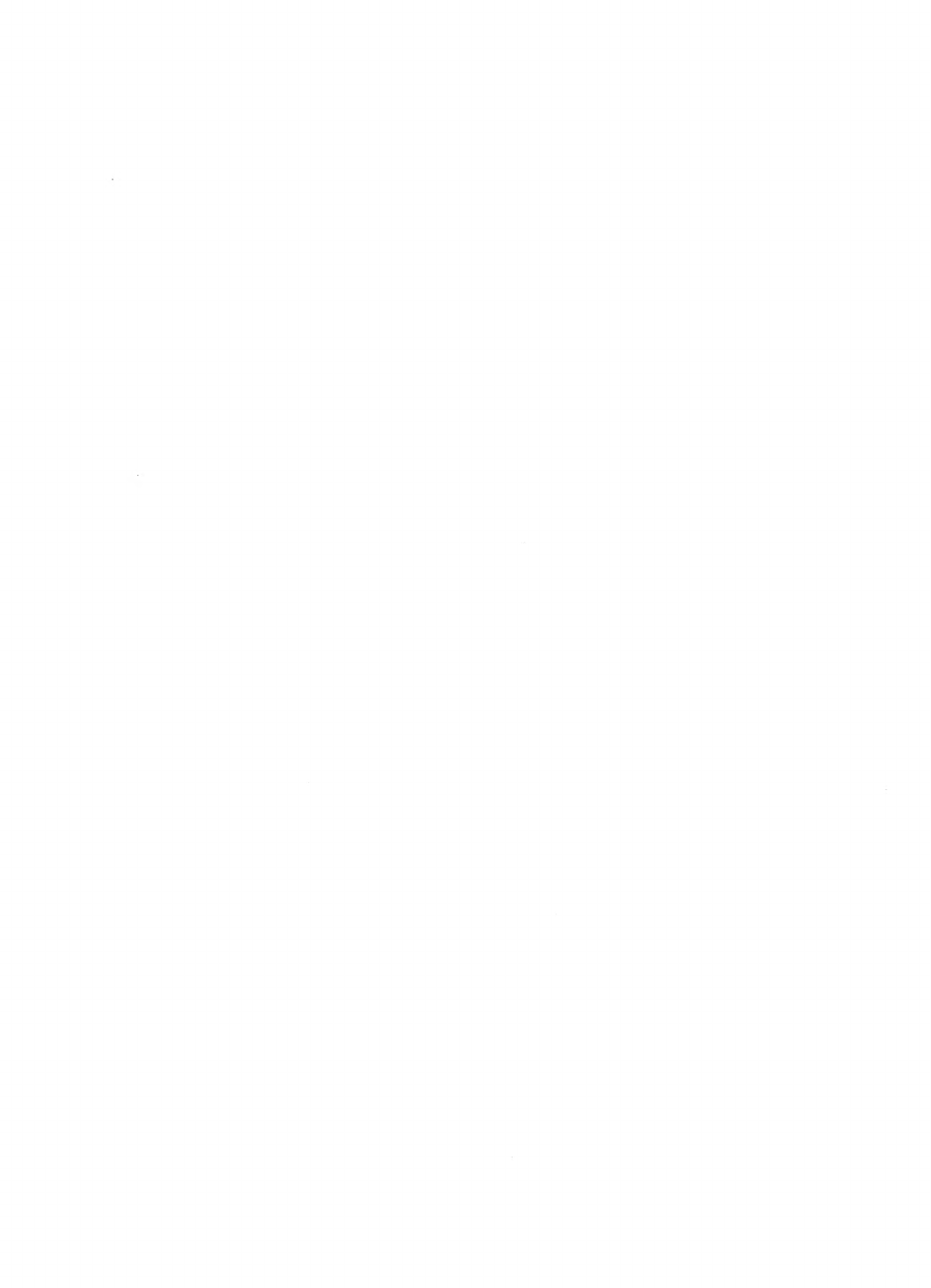of the first period in  $1925/26$ , the  $D/L$  ratio had dropped from a value greater than .80 to .50.

It continued to decline during the next decade, reaching its nadir of .15 by 1935. The overall revenue pattern in this second period involved a relative growth of indirect excises and "industrial taxes" (a combined lampsum license fee and a graduated levy on gross enterprise turnover) that came to be the basic sources of budgetary revenues. Most direct taxes, on the other hand, were used only to regulate (or eliminate) specific and ideologically undesirable economic activities.

The predominance of excises, "Industrial taxes," and other indirect levies stemmed from two advantages: one, they provided a generally steady and predictable flow of receipts to the budget (especially important in view of the slow development of budgetary institutions) and two, they were viewed as relatively unobtrusive sources of revenue and therefore less of a political liability for a government uncertain of popular support (especially among the peasantry). In contrast, direct taxes on the population meant negative political capital and in any event were difficult to assess and collect. They were imposed primarily on private trade and production (for example, on gross agricultural output) , and were increasingly differentiated over time so as to maintain strict limits on the accumulation of wealth in the private sector.

The restricted tax base, coupled with poor reporting and compliance, minimized the impact of these redistributlve direct taxes, and the state budget actually collected more revenue by means of direct borrowing from the population during the latter part of this second period than by direct taxes on individuals.<sup>6</sup> At the same time, however, one other source of direct taxation began to play a more prominent role. Although a small item at the outset, deductions from the profits of socialized industry represented a

 $\overline{3}$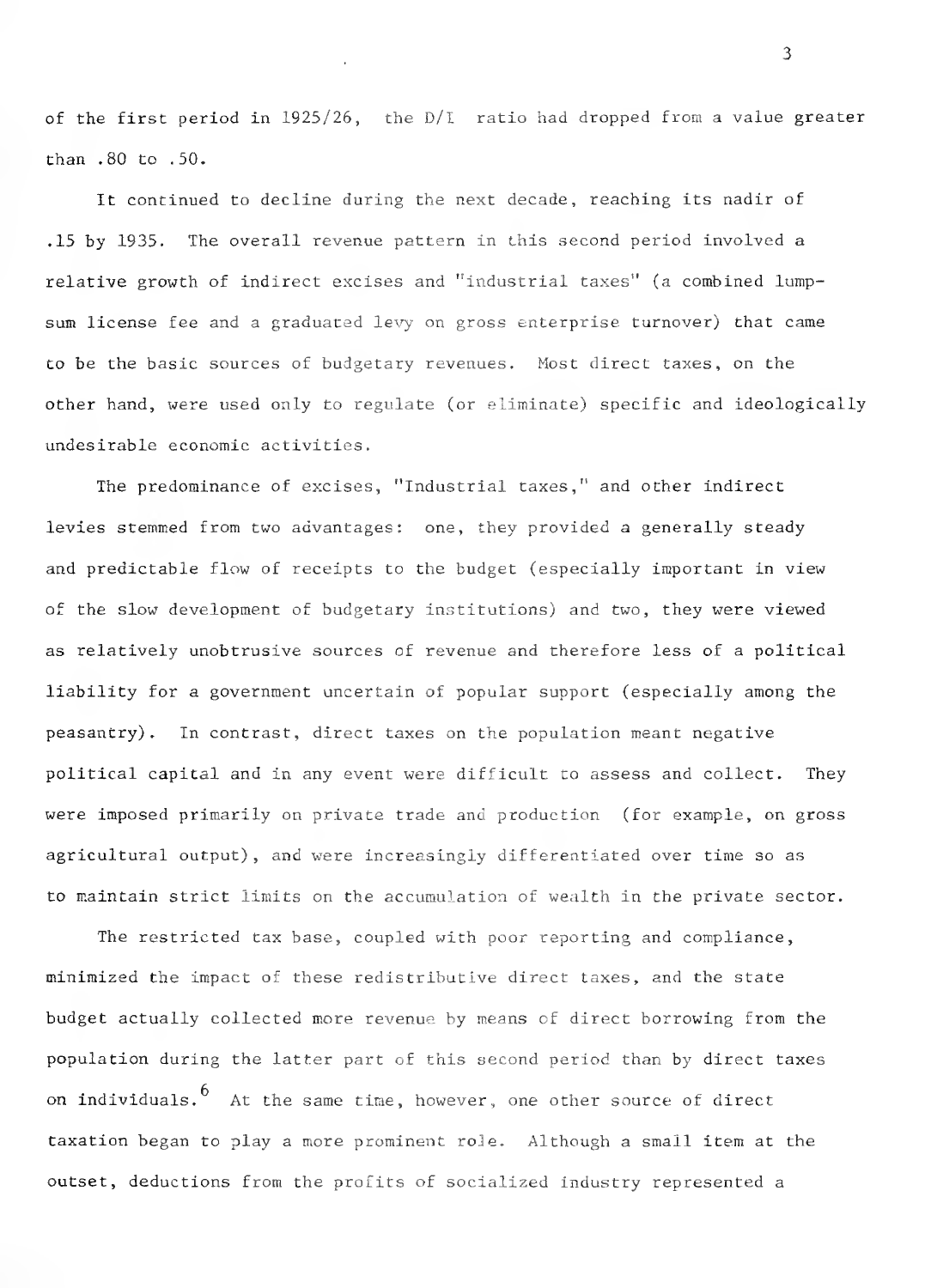$\sim 6$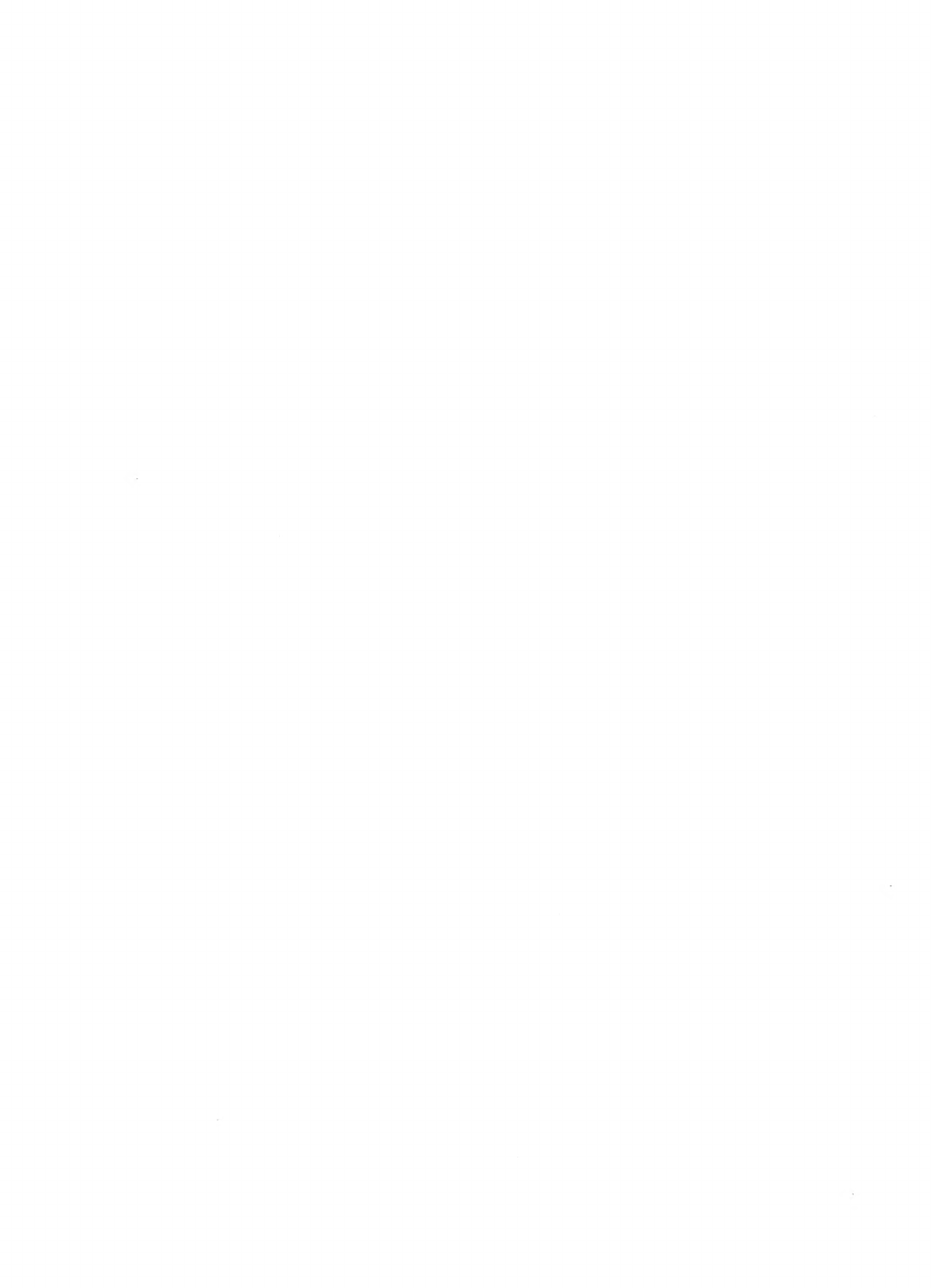growing source of revenue, especially after the economy was fully nationalized and set on a course of rapid industrialization.

Although the uses and importance of direct and indirect taxes were thus already determined during the 1920s, the forms and rates of various taxes shifted frequently as budgetary policy and financial institutions developed. By the introduction of the First Five Year Plan in 1928, the revenue system had proliferated into a cumbersome network of taxes--loopholes in one were often remedied by creating another, a practice that increasingly complicated and delayed revenue collections. At the same time, the budget assumed a greatly expanded role in financing capital investment, thus increasing pressure on the Finance Commissariat to collect revenues more quickly and efficiently. To streamline revenues, a series of tax and non-tax payments (including the old excises and "industrial taxes") were consolidated in 1930 into two basic sources: the turnover tax and profit withdrawals from socialist enterprises. The first, levied as a percentage of trade turnover (primarily on consumer goods) was by far the most important, accounting for an average of 67% of budget revenues during the 1930s. Like previous indirect taxes, it was relatively easily and quickly collected, and, more important, it could be levied and paid independent of any short-term fluctuations in production.

More narrowly differentiated than the turnover tax (which was initially assessed by branch of production) , profit withdrawals served mainly to Q "equalize" net enterprise receipts within various branches of production. These revenues, (treated here as a profit tax), were collected both as a percentage of enterprise receipts and as a residual after all other deductions from enterprise income had been paid out. Profit tax receipts thus depended

4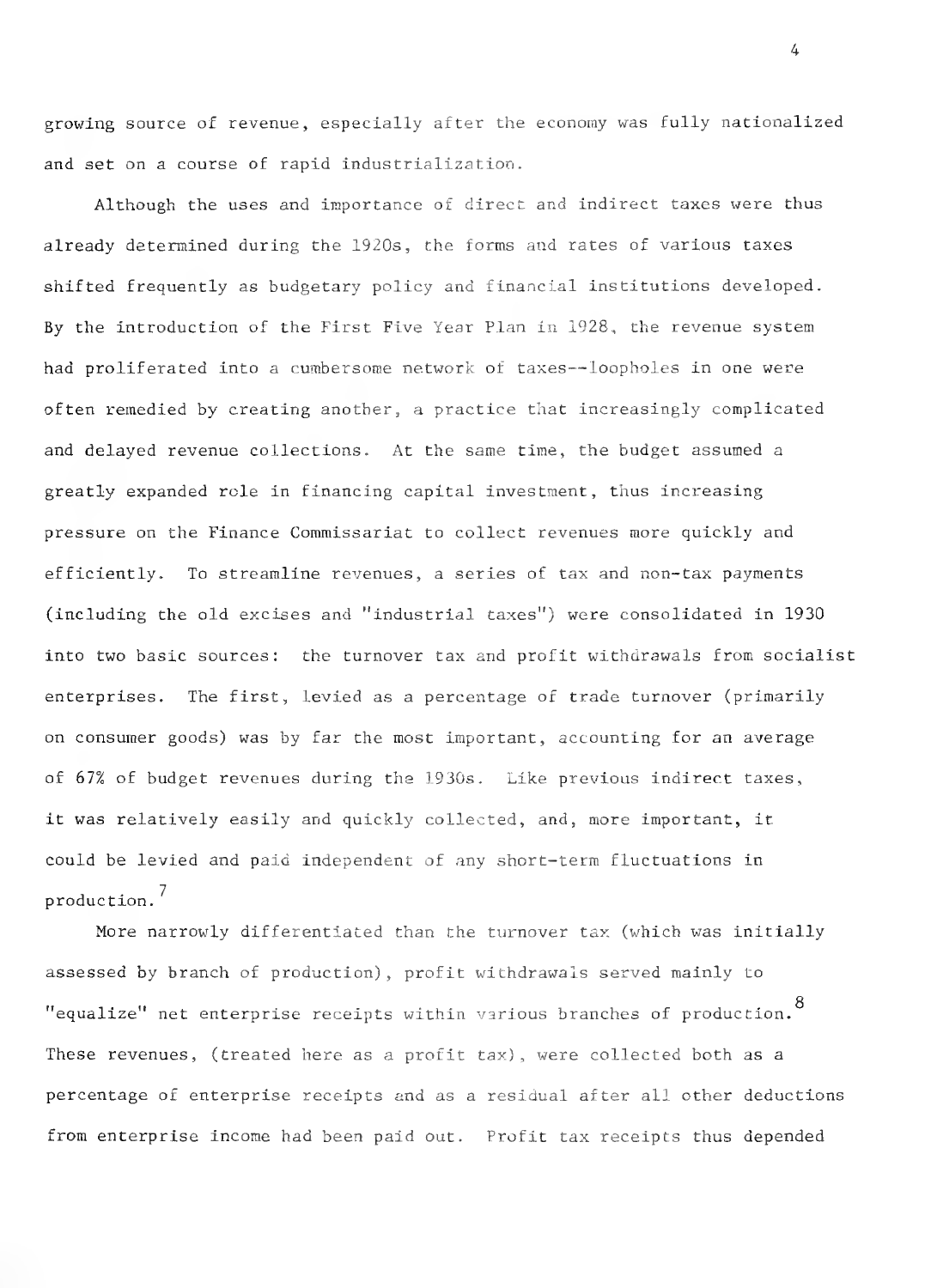$\mathcal{L}^{\text{max}}_{\text{max}}$  , where  $\mathcal{L}^{\text{max}}_{\text{max}}$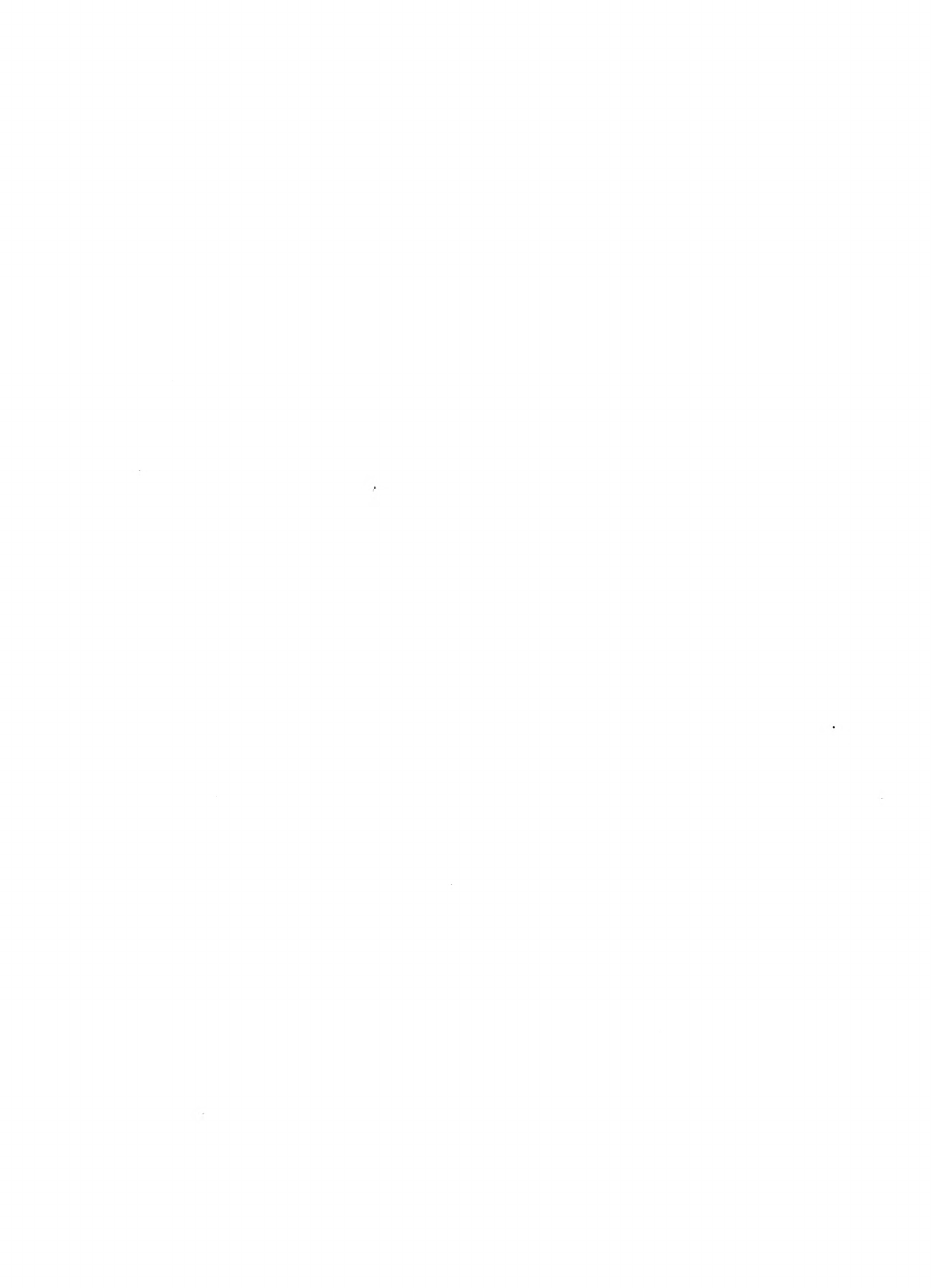on enterprise success in meeting production plans, which made them difficult to budget and less stable than the turnover tax. For these reasons, profit taxes played a relatively minor role in the early decades of Soviet rule, though after 1935 they actually came to dominate budget proceeds along with the turnover tax.

Other forms of direct taxation raised only a small amount of revenue, since they were viewed primarily as instruments for restructuring production or ownership and were not intended as revenue devices. Local taxes and fees (mainly taxes on property and construction that went exclusively to local budgets) were the main exceptions to this rule, and they grew steadily throughout the first two Five Year Plans. They provided funds to finance the expansion of local public services and apparently were intended, as Davies observes, to be spend "visibly" on local needs.<sup>9</sup>

By the close of the second period (1935), Soviet budgetary institutions were well-developed and the major current tax sources already dominated budget revenues. In 1935 the D/l ratio stood at its lowest point ever in Soviet history:  $0.15$ . The turnover tax was by far the most important source of revenue throughout the first two Five Year Plans, and in this sense to it must be attributed the main credit for financing successful rapid industrialization in the USSR. It is important to note that the incidence of the turnover tax fell partly on the producer of agricultural products (the collective farmers primarily) and partly on the (primarily urban) consumer of these products.  $^{10}$  Sales of industrial consumer goods yielded little turnover tax revenue, and industrial producer goods yielded even less. <sup>11</sup> Consequently, it is fair to say that it was the rural and urban poor who bore the brunt of financing investment during the first decade of rapid industrialization.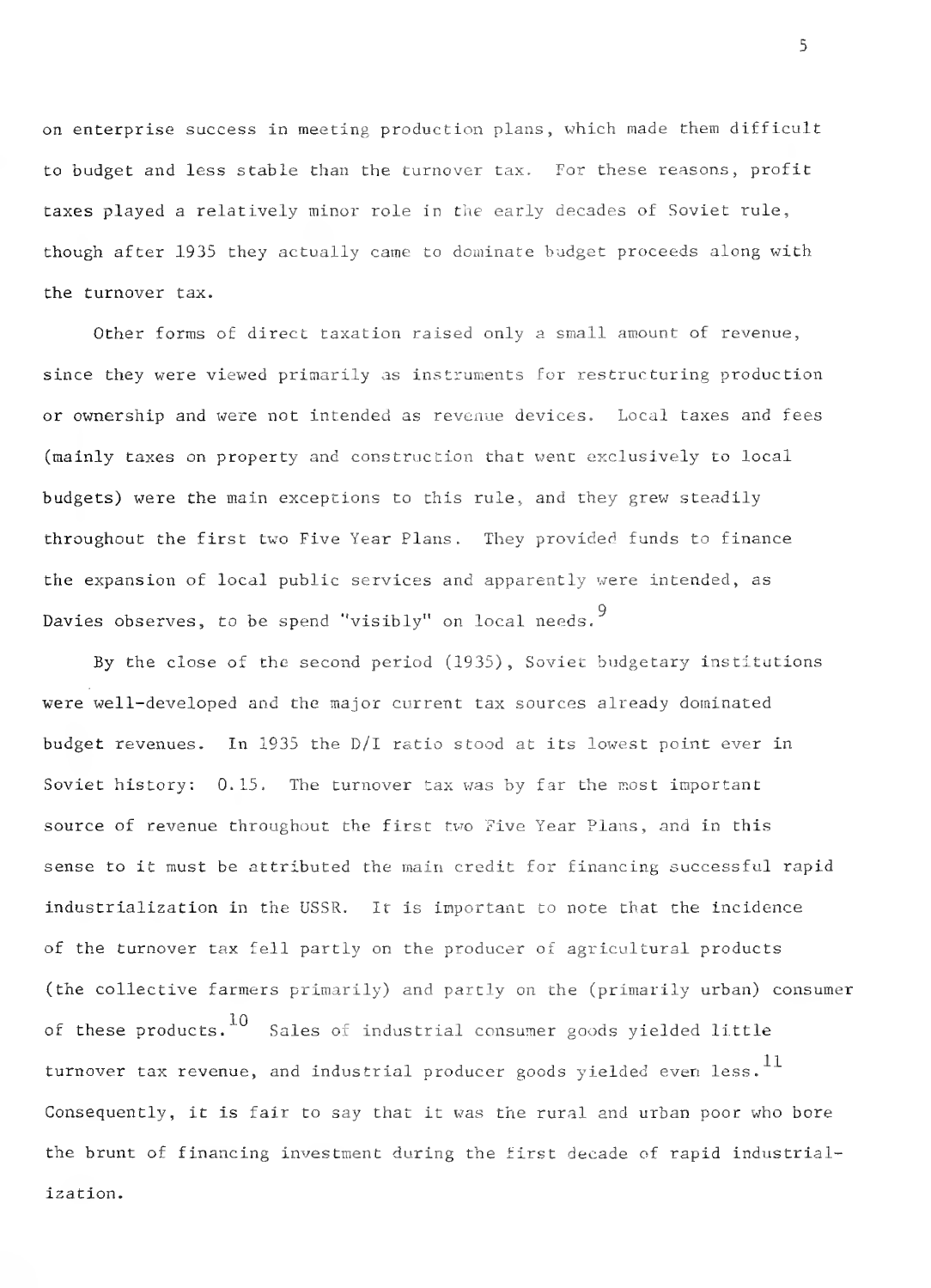$\epsilon$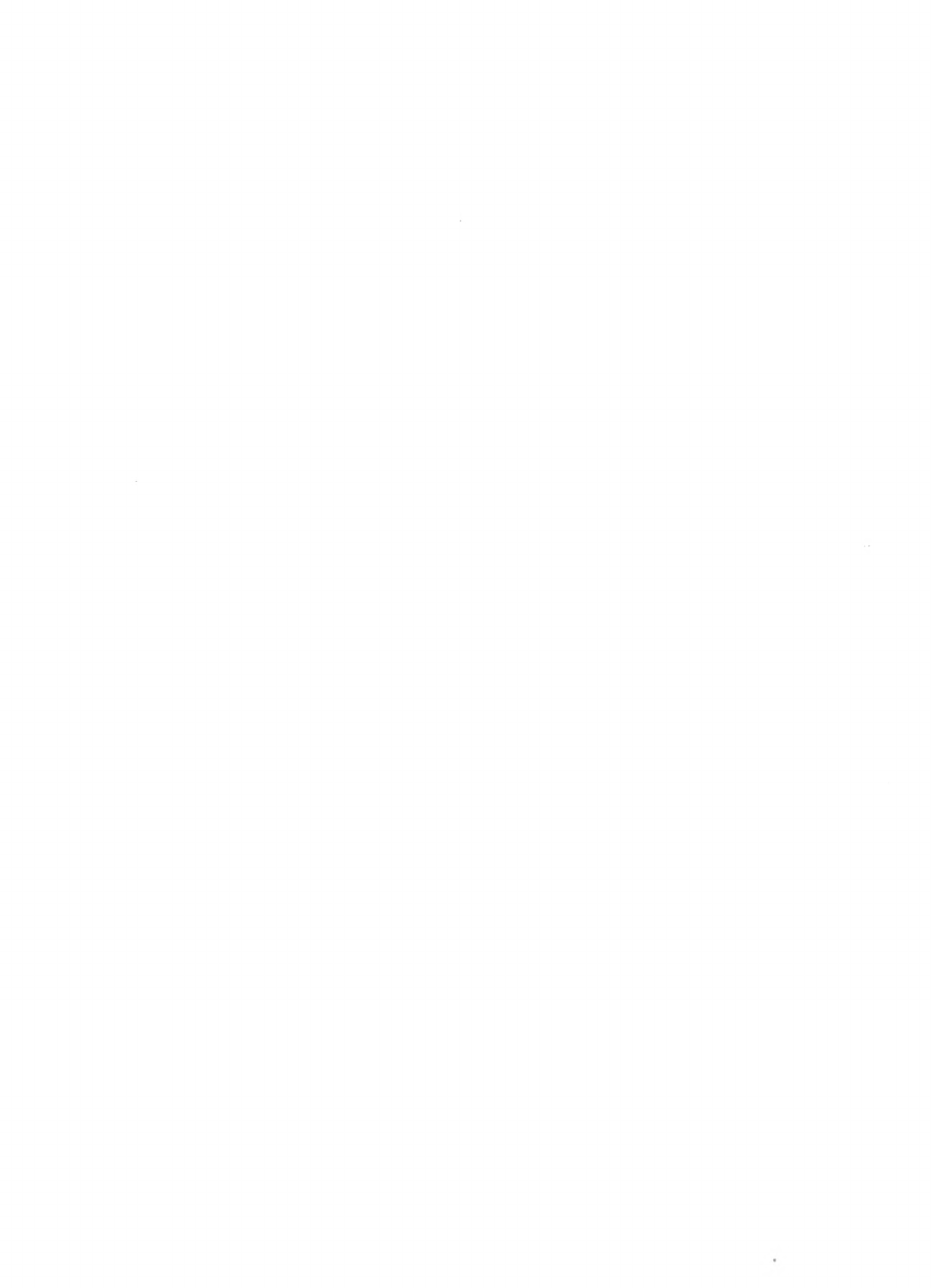The third period in our schema extends from 1936 to approximately 1968 -shortly after the introduction of the 1965 "Kosygin reforms." This period reveals a gradual but persistent shift from primary reliance upon indirect taxation (especially the turnover tax) toward profit taxes (and to <sup>a</sup> lesser extent, personal income taxes). As a result the D/I ratio rose from 0.15 in 1935, to its historical peak in the USSR of 1.45 in 1968.

The war years form an exception to this pattern. During WWII the upward trend in the D/I ratio was greatly accelerated, reflecting the drop in output and trade, the loss of territory, and the conversion of productive capacity to wartime ends. Receipts from both profit withdrawals and the turnover tax fell precipitously, but these losses were partially offset by increases in direct taxes on and by direct borrowing from the population. The regime increased the rates of income, agricultural and local taxes (by as much as 100%), and imposed <sup>a</sup> war poll tax and a special levy on bachelors and families with few members. $^{12}$  As a result, direct taxes grew from 15.7% of total revenue in 1938 to 27.6% in 1943. Meanwhile, indirect taxation dropped from 69.1% to 36.2% of total budgetary proceeds. Net borrowing produced 13% of all revenues in 1943--up from an average of approximately 5% during the mid 1930s.  $^{13}$  As lending to the state was not really voluntary, these funds ought properly to be regarded as additional direct taxation on the population.

It is clear from Figure 1, however, that the war period was exceptional. Postwar recovery restored the relative prominence of the turnover tax in budgetary proceeds, and the more gradual prewar upward trend in the D/I ratio was quickly reestablished after 1946. Basically, profit withdrawals and personal income taxes grew more rapidly than the turnover tax. Profits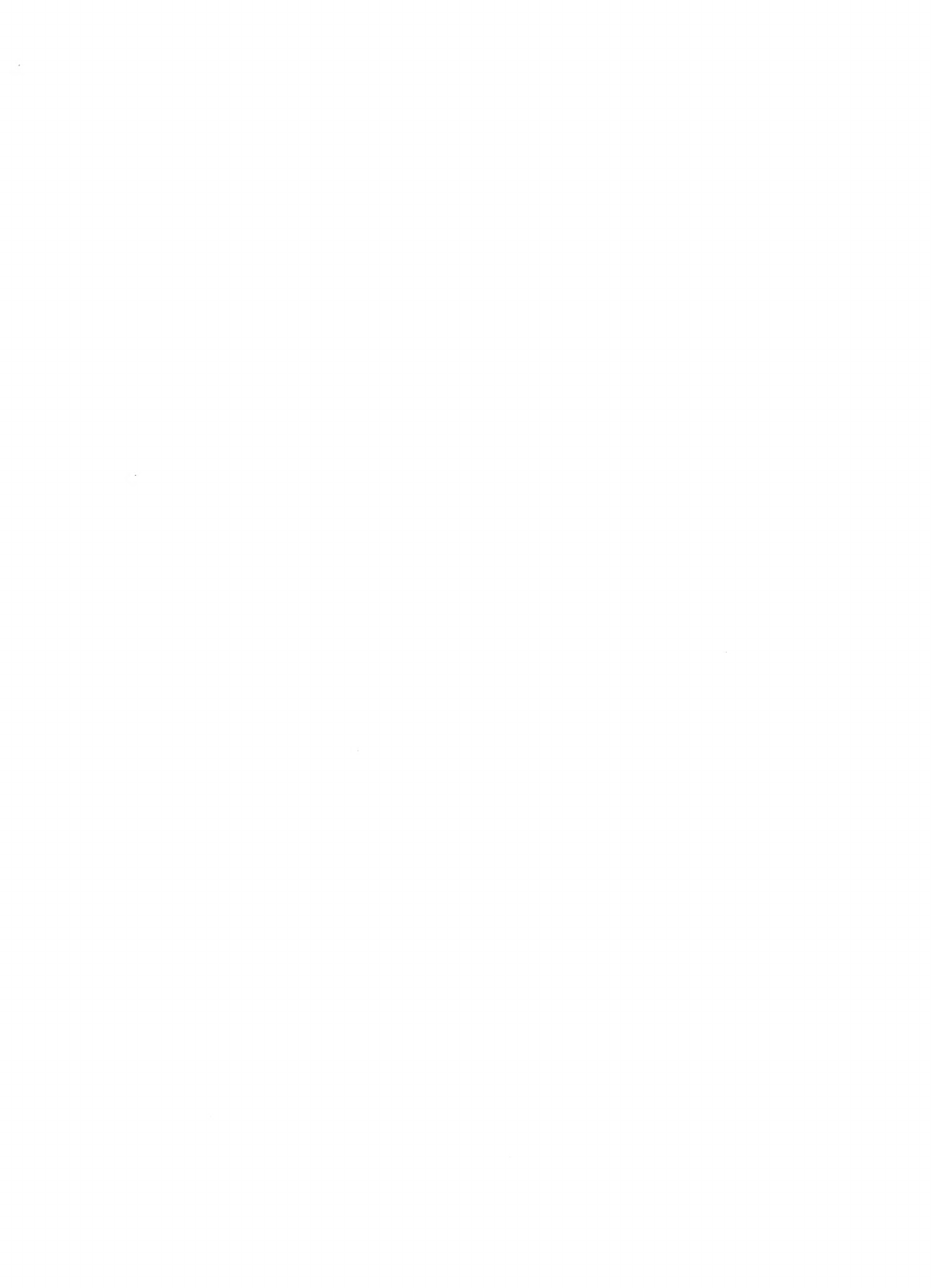gradually assumed greater significance in the budgetary system after 1947 as a measure of and means for promoting enterprise efficiency, especially in sectors that traditionally had been subsidized by the state. The new emhpasis meant increases in wholesale prices and in transport rates that tended to raise the net profits of beneficiary enterprises, thus increasing profit withdrawals from sectors that previously contributed relatively little budgetary revenue.

Direct personal income taxes also expanded following WIl as the wage bill rose. The increase in revenues to the budget, however, was partly offset by a reduction of direct taxes on collective and private agriculture introduced by Stalin's heirs: the agricultural tax (basically, from the mid-1950s, a tax on private plots) was gradually but consistently reduced after 1953, and income taxes on collective farms were reduced after 1960. At the same time, the turnover tax declined in importance. Its base narrowed as retail prices were reduced (between 1947 and 1954) and agricultural procurement prices were raised (throughout the 1950s and 1960s). $^{\rm 14}$ 

The changing relative significance of the turnover and profit taxes actually shifted the incidence of Soviet taxation. Given the relative constancy of retail food prices and the rise in agricultural procurement prices, effective rates of taxation on producers and consumers of agricultural products declined throughout the third period. On the other hand, a general rise in productivity meant increased profit margins for enterprises producing non-food consumer goods. As retail prices in this branch stayed virtually unchanged, profits were inflated (with allowance for some upward wage drift, of course). Consequently, the rising D/l ratio in the USSR reflected a changing incidence of taxation (which seems reason enough for treating the turnover tax and profit withdrawals as distinct forms of taxation) .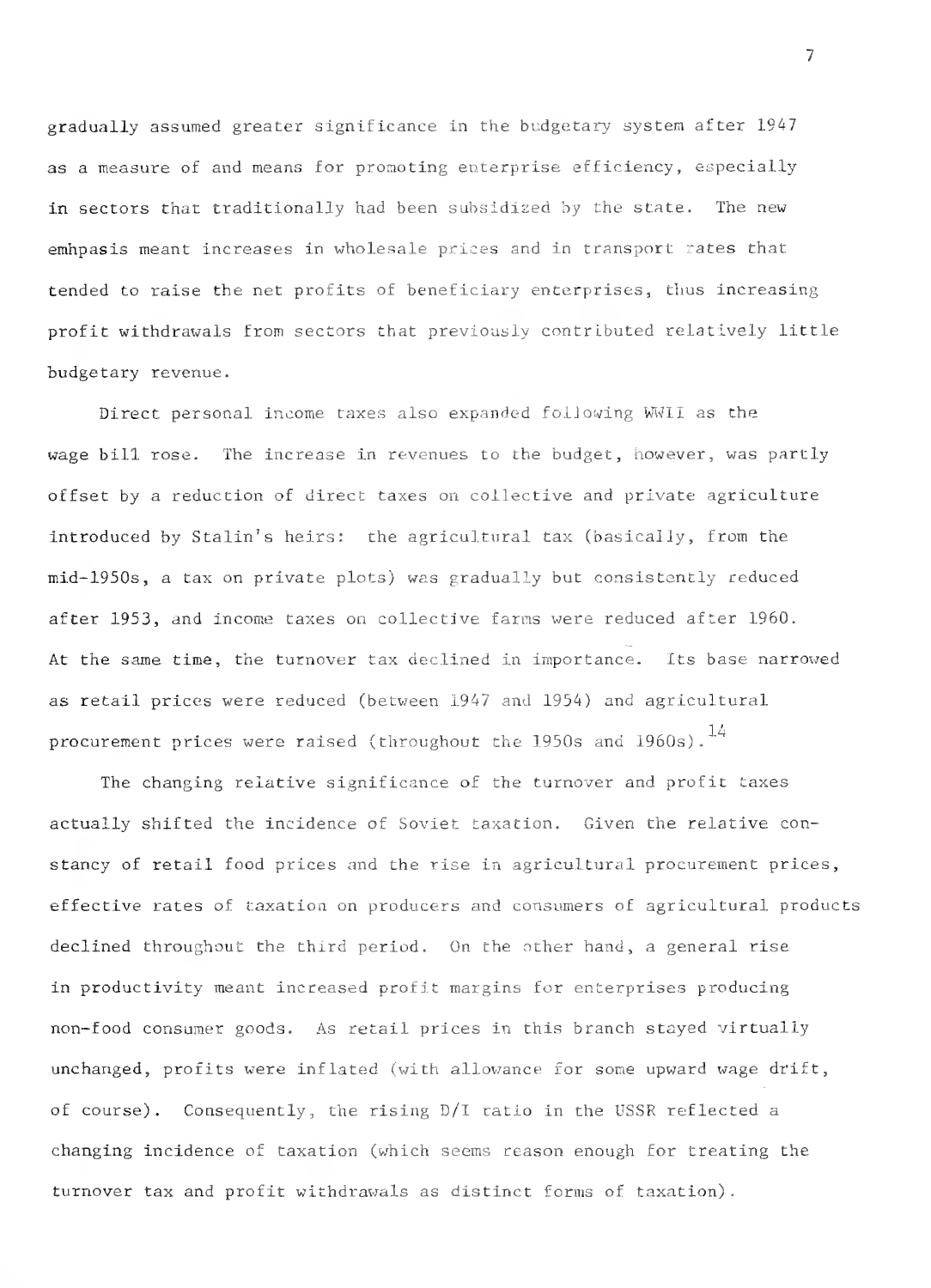$\mathcal{L}(\mathcal{A})$  and  $\mathcal{L}(\mathcal{A})$  .

 $\label{eq:2.1} \frac{1}{\sqrt{2}}\sum_{i=1}^n\frac{1}{\sqrt{2}}\sum_{i=1}^n\frac{1}{\sqrt{2}}\sum_{i=1}^n\frac{1}{\sqrt{2}}\sum_{i=1}^n\frac{1}{\sqrt{2}}\sum_{i=1}^n\frac{1}{\sqrt{2}}\sum_{i=1}^n\frac{1}{\sqrt{2}}\sum_{i=1}^n\frac{1}{\sqrt{2}}\sum_{i=1}^n\frac{1}{\sqrt{2}}\sum_{i=1}^n\frac{1}{\sqrt{2}}\sum_{i=1}^n\frac{1}{\sqrt{2}}\sum_{i=1}^n\frac$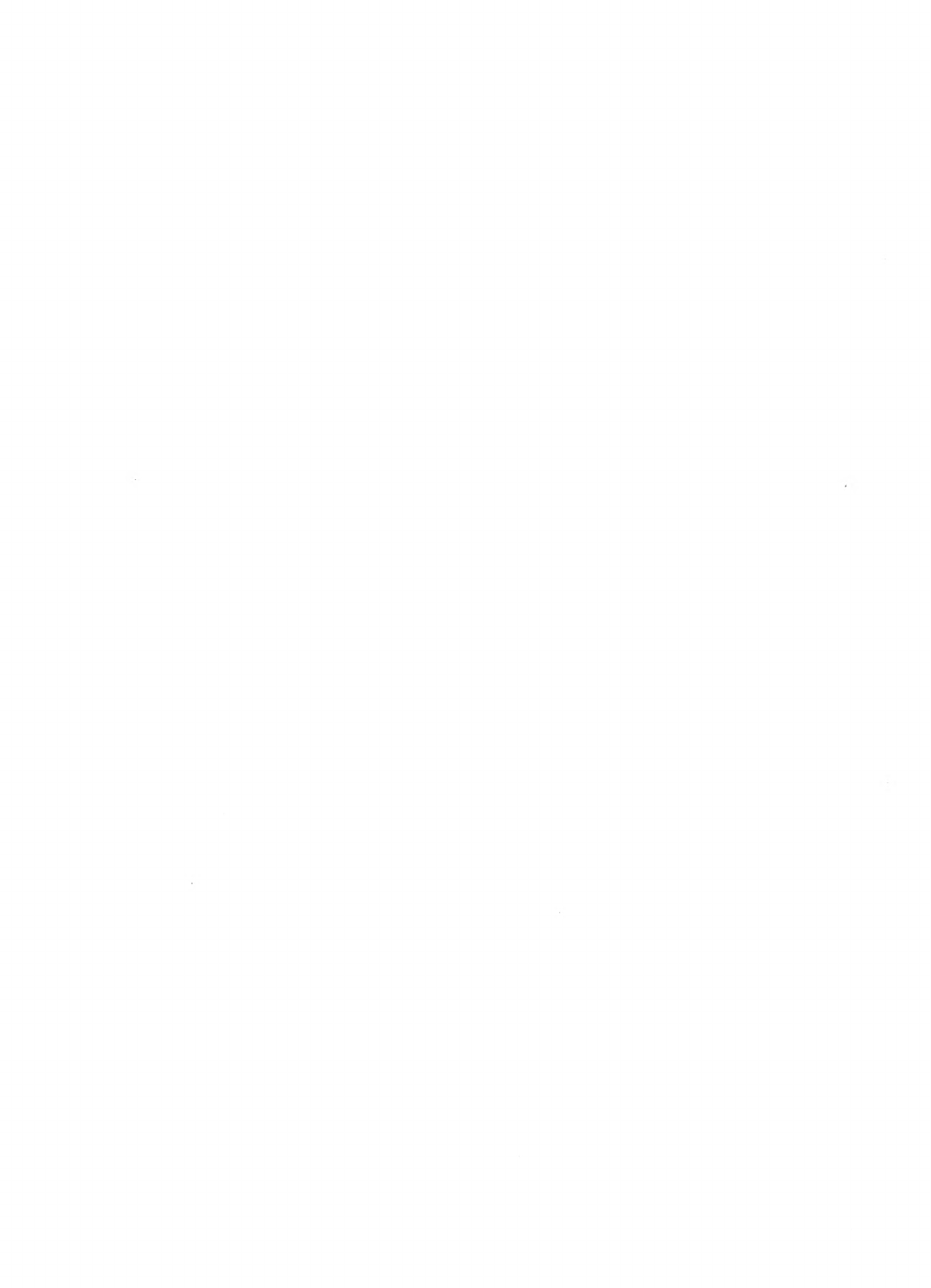Following the 1965 managerial reforms, the D/I ratio rose sharply. The reforms placed even more emphasis on profitability, rather than gross output, as the main standard for evaluating enterprise performance. One key element shifted responsibility for financing most capital repairs and working capital from the government budget to enterprises. As a result, the average rate of deductions from profits paid into the budget declined from 70% in 1965 to 61% in 1969.  $^{15}$  At the same time a new round of price reforms (especially in wholesale prices in 1967) increased the profit margin and further narrowed the base of the turnover tax.  $16$  In fact, 1967 marked a turning point in budgetary revenues, when profit taxes actually exceeded proceeds from the turnover tax for the first time in Soviet history.

Since 1968, the D/I ratio has leveled off, apparently breaking the upward trend of period three. Provisionally, then, we can identify the years since 1968 as a separate, fourth period, one in which the D/I ratio has remained virtually constant at about 1.35. Dissatisfaction with the pace and results of the Kosygin reforms has led to a tightening of control over profits and an increase in the share deducted into the budget.<sup>17</sup> New price reforms, moreover, have narrowed the enterprise profit margin and expanded proceeds from the turnover tax. Yet in spite of the retrenchment, budget revenues are still dominated by profits and by direct taxes in general, in sharp contrast to the reliance on indirect taxation during the years of rapid industrialization.

The Soviet experience leads to the conclusion that changes in taxation have generally followed the pattern outlined by Hinrichs for developing non-socialist countries, although some elements of the Soviet experience are quite distinctive. For example, direct taxes on individuals and foreign trade duties in the USSR suggest points of departure from the broad outline of the Hinrichs model.

8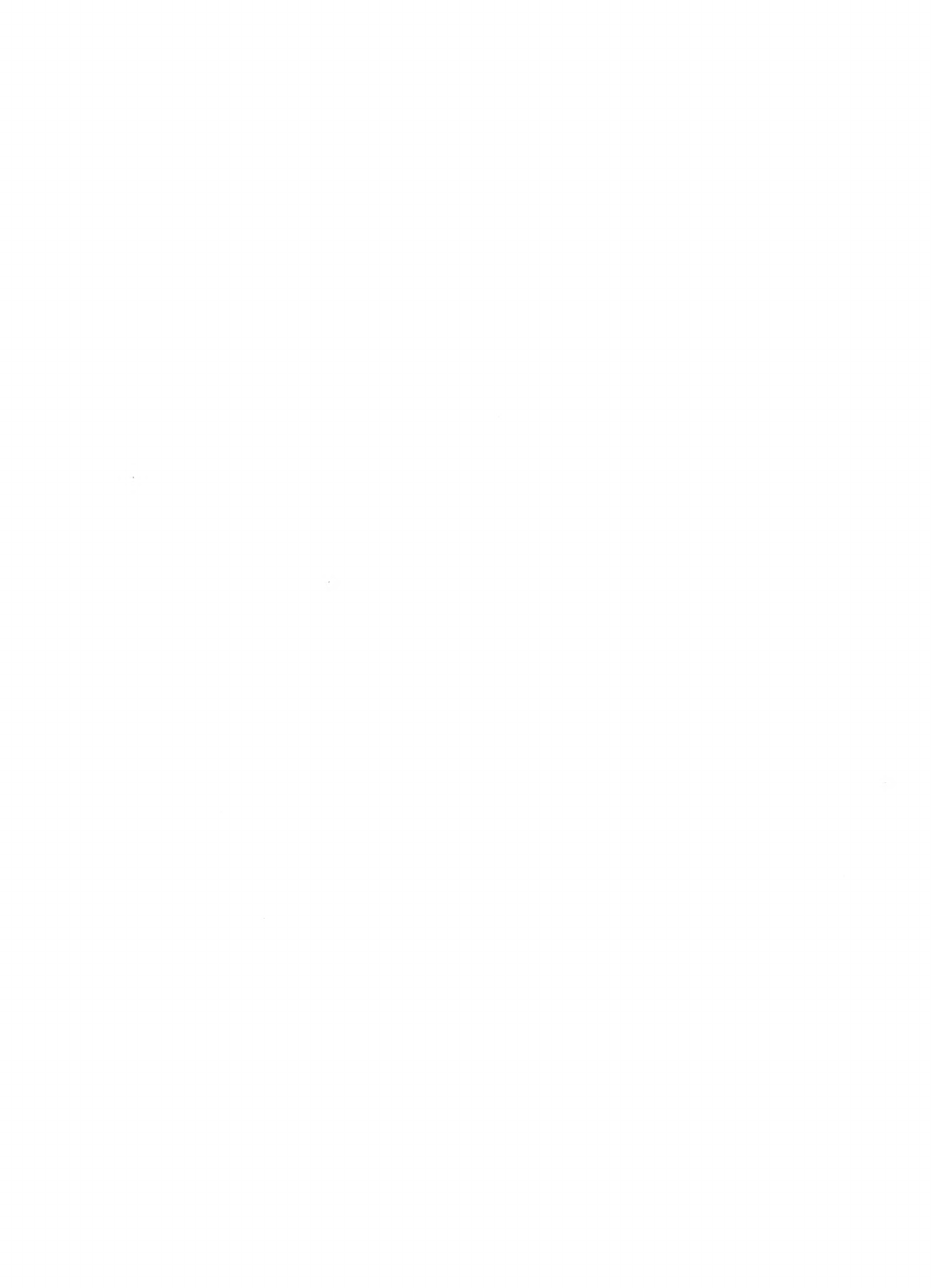Direct taxes on the population had been defined by Bolshevik leaders before the Revolution as a political weapon to expropriate the wealthy or landowning strata. High rates of taxation would thus be used to further class policies of the Soviet state, which automatically limited the revenue potential of most forms of direct taxation. On one hand, widespread imposition of income-related taxes on workers and peasants was avoided. On the other hand, when direct taxes were employed, they tended in many cases to be self-liquidating. As taxes on the "wealthier strata" (kulaks and private entrepreneurs) inexorably increased in the 1920s and 1930s, they affected fewer and fewer people: a 100% levy on private production virtually assured the elimination of the tax base. Thus direct taxes during the "transitional" phase of Soviet development were Jimited not only by the low levels of income and compliance common to pre-industrial economies, but by political bias as well.

The relative unimportance of customs duties has also diverged from the predictions of the Hinrichs model. Although the growth of foreign trade commonly provides a major source of indirect revenue during the middle or transitional phase of development, Soviet policy explicitly minimized foreign economic ties. Customs revenues thus provided a small share of budget receipts. Their importance, however, is difficult to measure precisely, since customs duties have been omitted from postwar Soviet budget accounts. Indirectly, the relatively small proportion of foreign trade in current national income (estimated at 6%) suggests that this source remains a minor <sup>18</sup> one.

The two elements of Soviet fiscal policy indicate the importance of "cultural tradition" (as Hinrichs calls it) along with developmental influences in determining the sources and incidence of government revenues.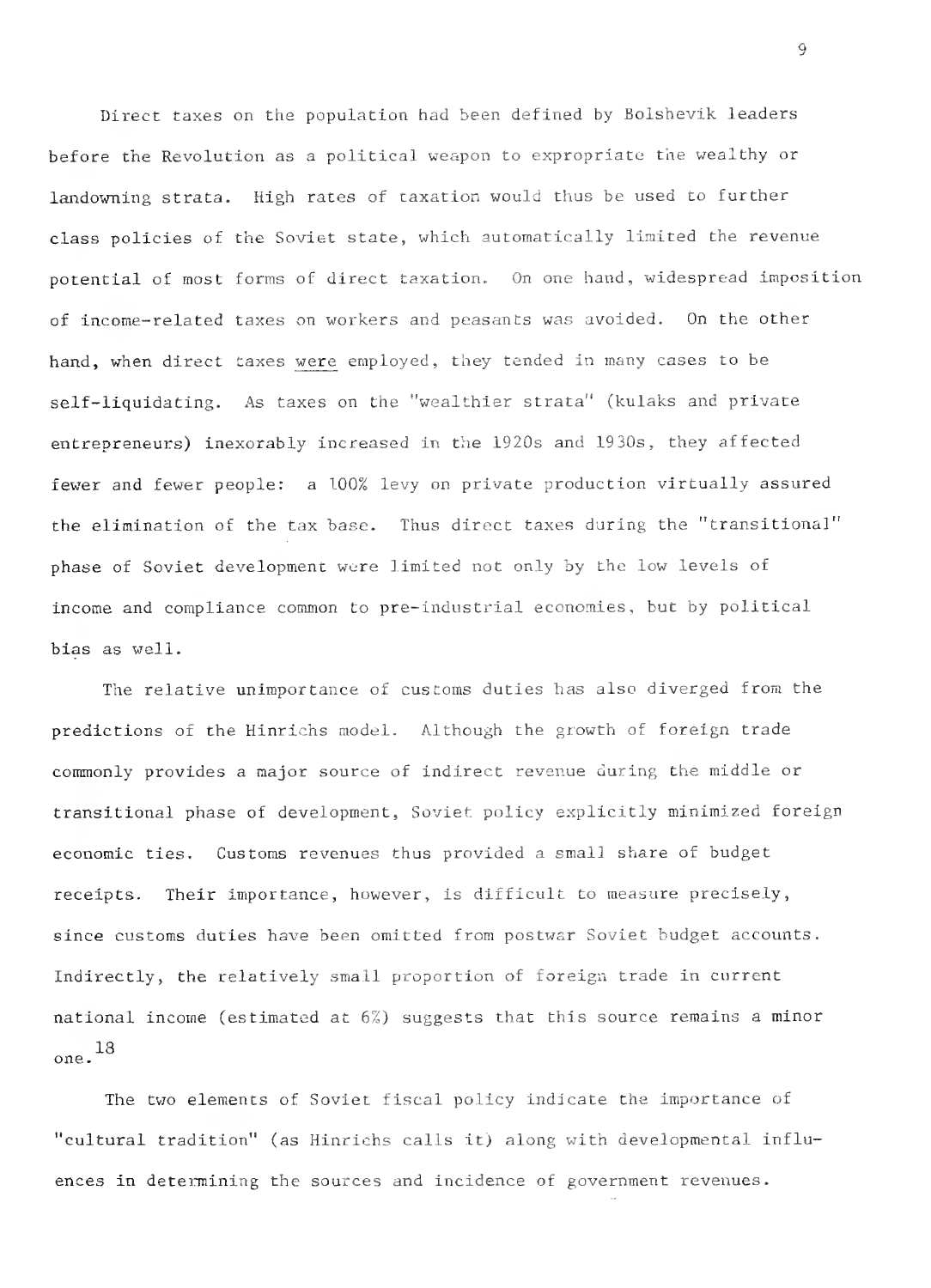$\label{eq:2.1} \frac{1}{\sqrt{2}}\left(\frac{1}{\sqrt{2}}\right)^{2} \left(\frac{1}{\sqrt{2}}\right)^{2} \left(\frac{1}{\sqrt{2}}\right)^{2} \left(\frac{1}{\sqrt{2}}\right)^{2} \left(\frac{1}{\sqrt{2}}\right)^{2} \left(\frac{1}{\sqrt{2}}\right)^{2} \left(\frac{1}{\sqrt{2}}\right)^{2} \left(\frac{1}{\sqrt{2}}\right)^{2} \left(\frac{1}{\sqrt{2}}\right)^{2} \left(\frac{1}{\sqrt{2}}\right)^{2} \left(\frac{1}{\sqrt{2}}\right)^{2} \left(\$ 

 $\label{eq:2.1} \left\langle \left\langle \omega_{\alpha}\right\rangle \right\rangle =\left\langle \left\langle \left\langle \omega_{\alpha}\right\rangle \right\rangle \right\rangle$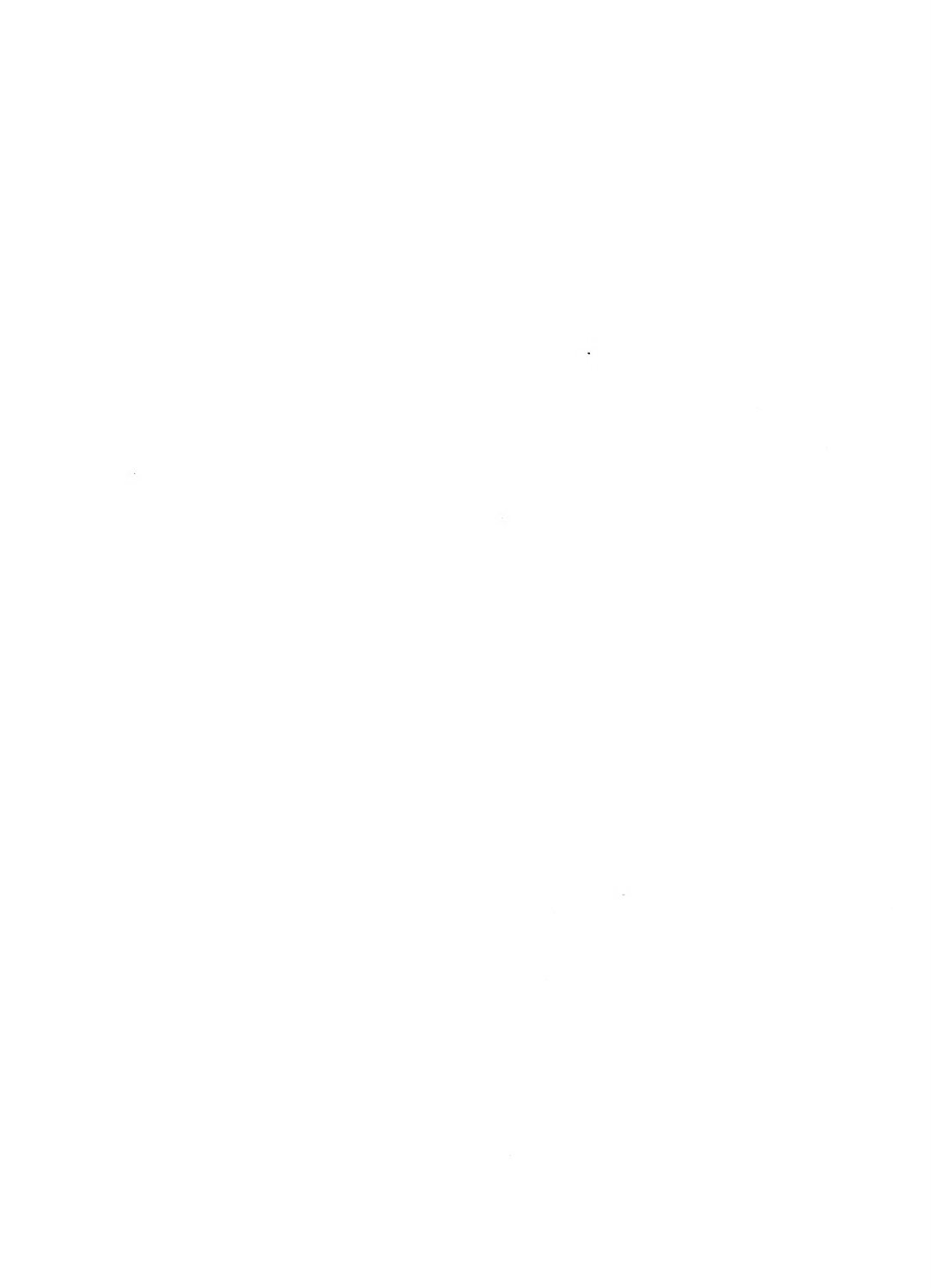Ideological and political constraints have made Soviet leaders reluctant to impose substantial direct taxes on individuals or to rely on foreign trade as a primary source of funds for development.

What Hinrichs calls the influence of "cultural tradition" on the level of the D/I ratio might just as well be called irrationality from an economic standpoint. In other words, the model can explain only the relative level of the D/I ratio over time, not its absolute level. Soviet reluctance to impose personal income tax rates comparable to those of the West appears irrational in this same sense. The preference for direct taxes on profits of socialist enterprises (profit withdrawals) reflects in part this decision to avoid high personal income taxation, but it also reflects a political fact. Experience both in the USSR and in Eastern Europe has shown the political danger of raising retail prices, especially on food products. The campaign to raise wholesale prices paid to farmers for agricultural products during the 1950s and 1960s led, therefore, to a great reduction or disappearance of the turnover tax margin, (In fact, some products are in fact subsidized today, which is a kind of negative turnover tax.)

Of course, the Soviet leadership could have raised turnover tax margins on manufactured consumer goods rather than to allow increases in productivity in manufacturing to accrue as net enterprise revenue, and thus to appear in budgetary sources as profits withdrawals. This may simply be a result of budgetary inadvertance, but it may, on the contrary, reflect an ideological preference. That is, the leadership may prefer to think of budgetary receipts as mainly profits from state-owned enterprises, rather than as sales tax revenue, collected so obviously from the population. In any event, the structure of Soviet taxation today is dominated by profit withdrawals, and the relative shift from the turnover tax to profit withdrawals as the main budgetary source of funds has been accompanied by a shift (of uncertain

10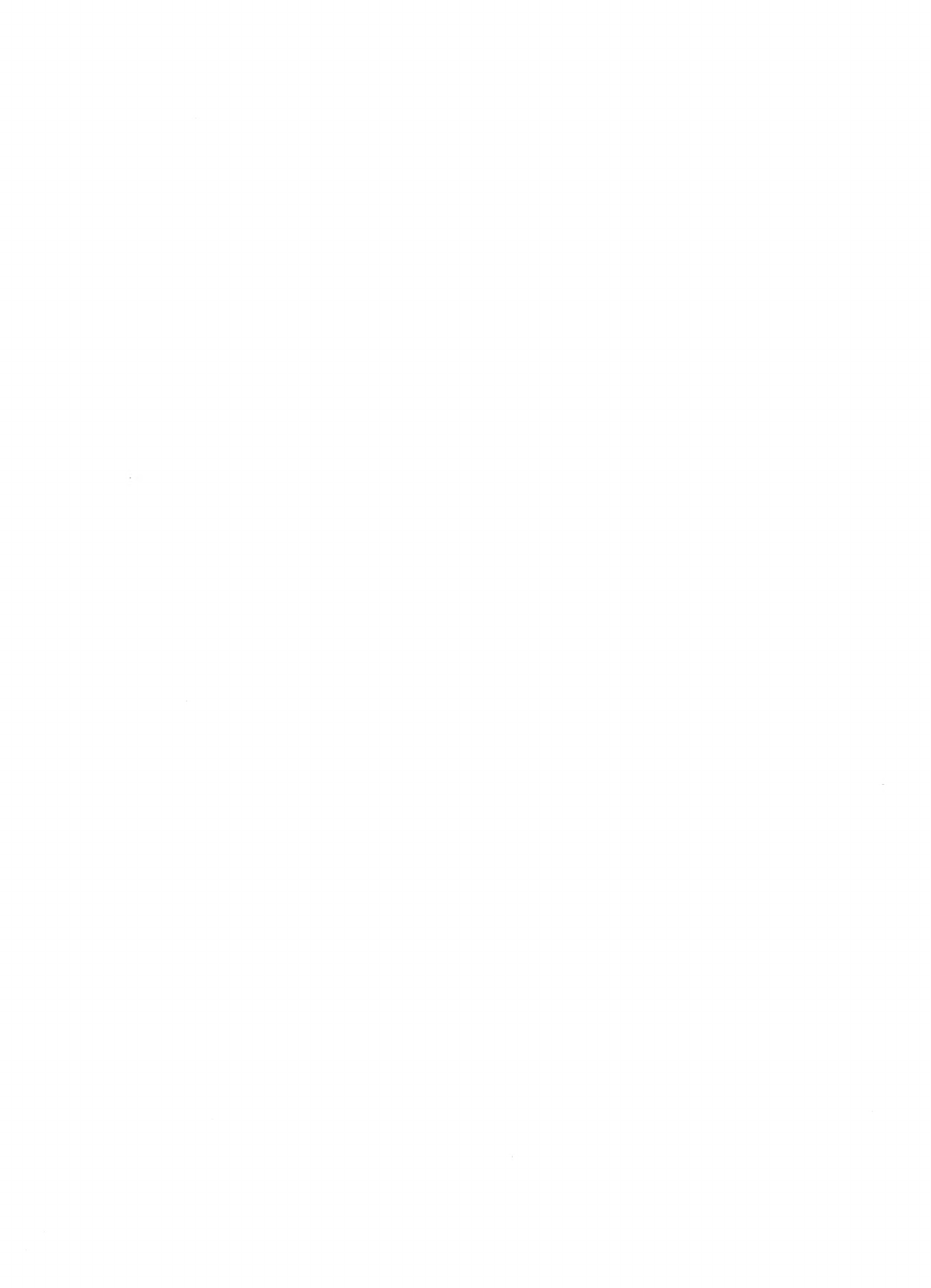dimensions) in the incidence of Soviet taxation. The poor pay less today, relatively, than they did during rapid industrialization.

In general, the Soviet tax policy demonstrates the relevance of Hinrichs' theory of tax structure change for socialist states undergoing economic development. The Soviet case also illustrates the importance of political and cultural biases in determxning tax structure, and more detailed analysis of such biases ought to help to refine current theories of taxation.

> James R. Millar, Professor of Economics University of Illinois at Urbana-Champaign

Donna Bahry, Asst. Professor of Political Science, VPI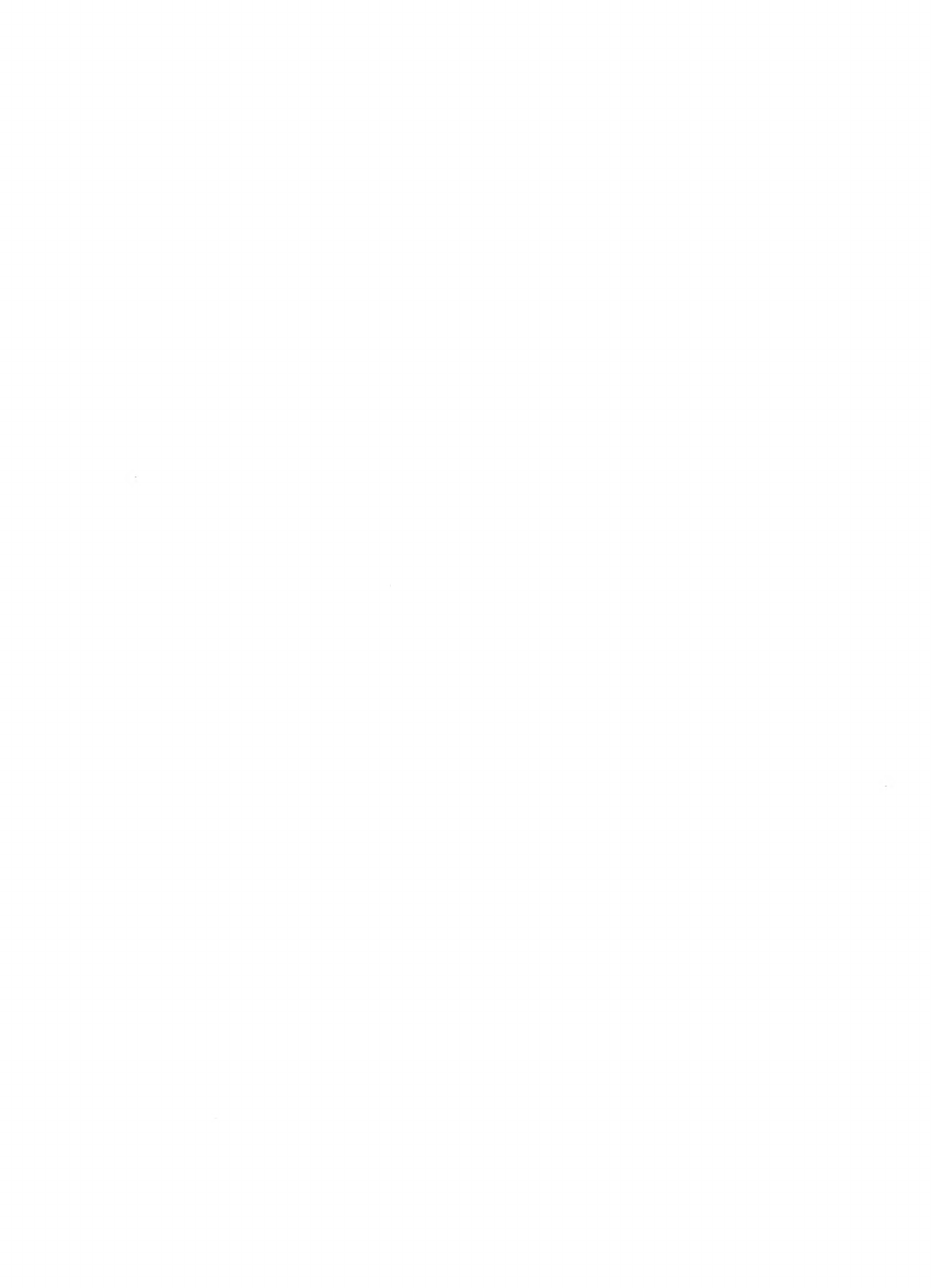Notes

- 1. Hinrichs, A General Theory of Tax Structure Change During Economic Development (Cambridge, Mass., Harvard Law School, 1966).
- 2. His omission of socialist data stems, in part, from a lack of readily available data or background research in English on centrally planned economies. For example, only two studies have dealt comprehensively with Soviet taxation, both relying largely on data from the pre-WWII period: Franklyn Holzman, Soviet Taxation, (Cambridge, Mass., Harvard University Press, 1955); and R.W. Davies, The Development of the Soviet Budgetary System (Cambridge, Eng. : Cambridge University Press, 1958).
- 3. Dates with a slash (e.g., 1924/25) represent the early system of defining <sup>a</sup> fiscal year—from October to October (harvest to harvest) . The definition was changed to a calendar year basis in 1931.
- 4. The distinction between direct and indirect taxation follows as closely as possible the distribution used by Hinrichs. The principal direct taxes in the Soviet case include deductions from the profits of state enterprises as well as income related taxes on Individuals, cooperatives, and property. The principal indirect tax is the turnover tax and its predecessor, the excise tax.
- 5. See, for example, R.W. Davies' description cf the debate over money in The Development of the Soviet Budgetary System, pp. 38-45.
- 6. In 1931, for example, gross land proceeds equalled 327 million rubles, while taxes on individuals produced 188 millions rubles (1960 decimal), accounting for 13% and 7% of budget revenues, respectively. See K.N. Plotnika, Ocherki istorii sovetskogo gosudarstva, (M., Gosfinizdat, 1954), p. 106.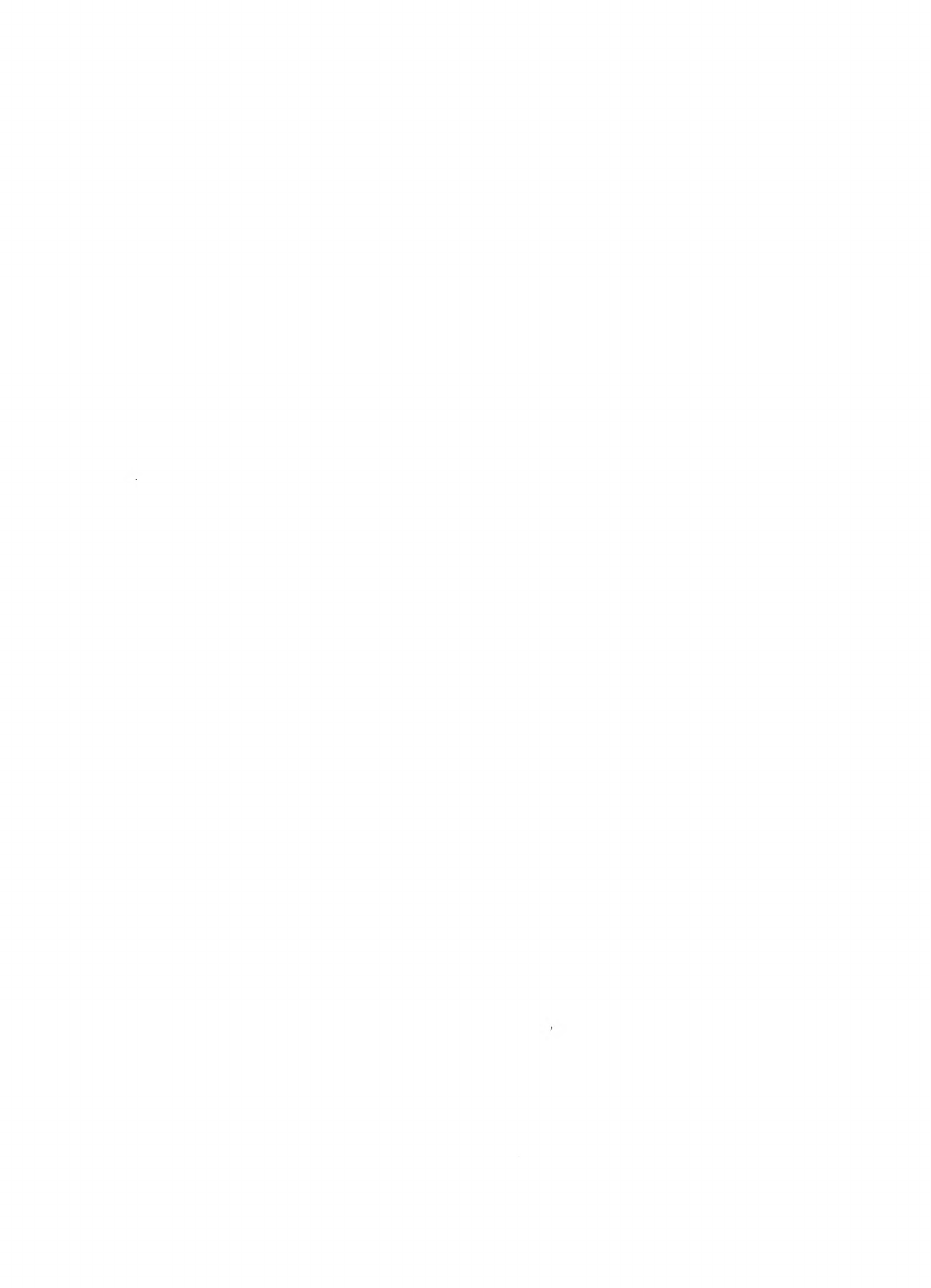- 7. K.N. Plotnika, Biudzhet sotsiallsticheskogo gosudarstva (M. , Gosfinizdat, 1948), p. 23.
- 8. Ibid.
- 9. Davies, The Development of the Soviet Budgetary System, pp. 74.
- 10. For a discussion of the Incidence of turnover taxes., see Holzman, Ch. 10.
- 11. A.N. Malafeev, Istoriia tsenoobrazovanie, v SSSR, 1917-63, (M., Mysl', 1964), Ch. III.
- 12. D.A. Allakhverdian, et. al., Soviet Financial System, (M., Progress Publishers, 1966), p. 114.
- 13. J.R. Millar, "History and Analysis of Soviet Domestic Bond Policy," Soviet Studies, Vol. XXVII, No. 4 (October 1975).
- 14. Malafeev, pp. 25 7-71.
- 15. Tssu. Narodnoe khoziaistvo SSSR v 1969 g. (M., 1970), p. 742.
- 16. The changes were especially great in several branches of heavy industry: between 1965 and 1970, profits in electrical energy quadrupled, those in oil production multipled nearly seven times, and those in coal production shifted from a negative value (a subsidy of roughly a billion and a half rubles) to a positive one (844 million rubles). Increases in the light and food industries increased by substantial but less dramatic amounts. See, Narodnoe khoziaistvo SSSR v 1974 g.,  $(M., 1975)$ , p. 741.
- 17. Gertrude Schroeder, "Post-Khrushchev Reforms and Public Financial Goals," paper presented at the International Slavic Conference, Banff, 1974.
- 18. Michael Dohan, "Foreign Trade Specialization and its Determinants in the Post-War Soviet Economy, 1950-1970," presented at the International Slavic Conference, Banff, 1974, p. 4.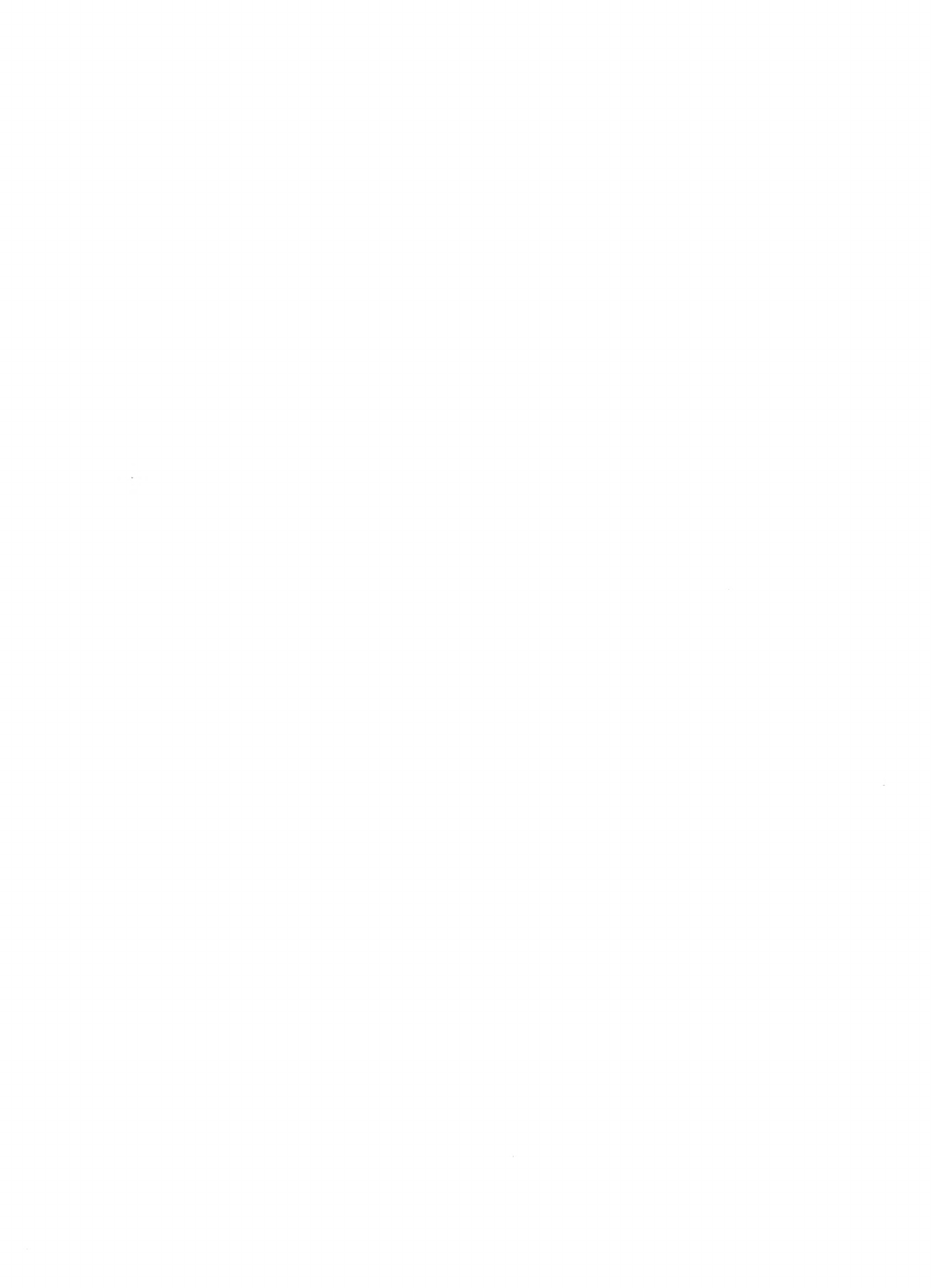



 $\frac{1}{4}$ 

SOVIET D/I RATIO, 1923/24 - 1972

L BELDER I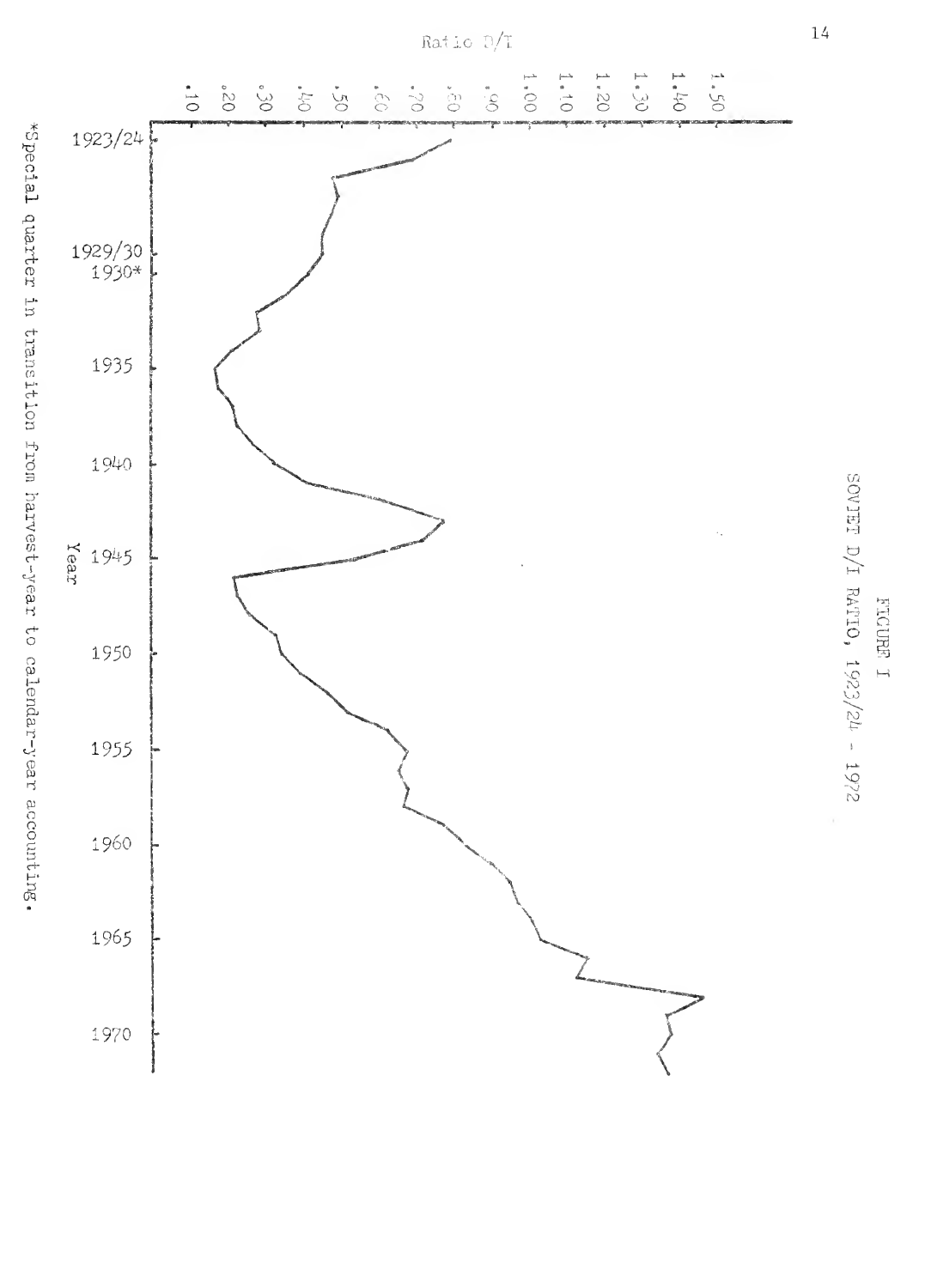$\mathcal{L}^{\text{max}}_{\text{max}}$ 

 $\label{eq:2} \mathcal{L} = \mathcal{L} \left( \frac{1}{\sqrt{2}} \right) \mathcal{L} \left( \frac{1}{\sqrt{2}} \right)$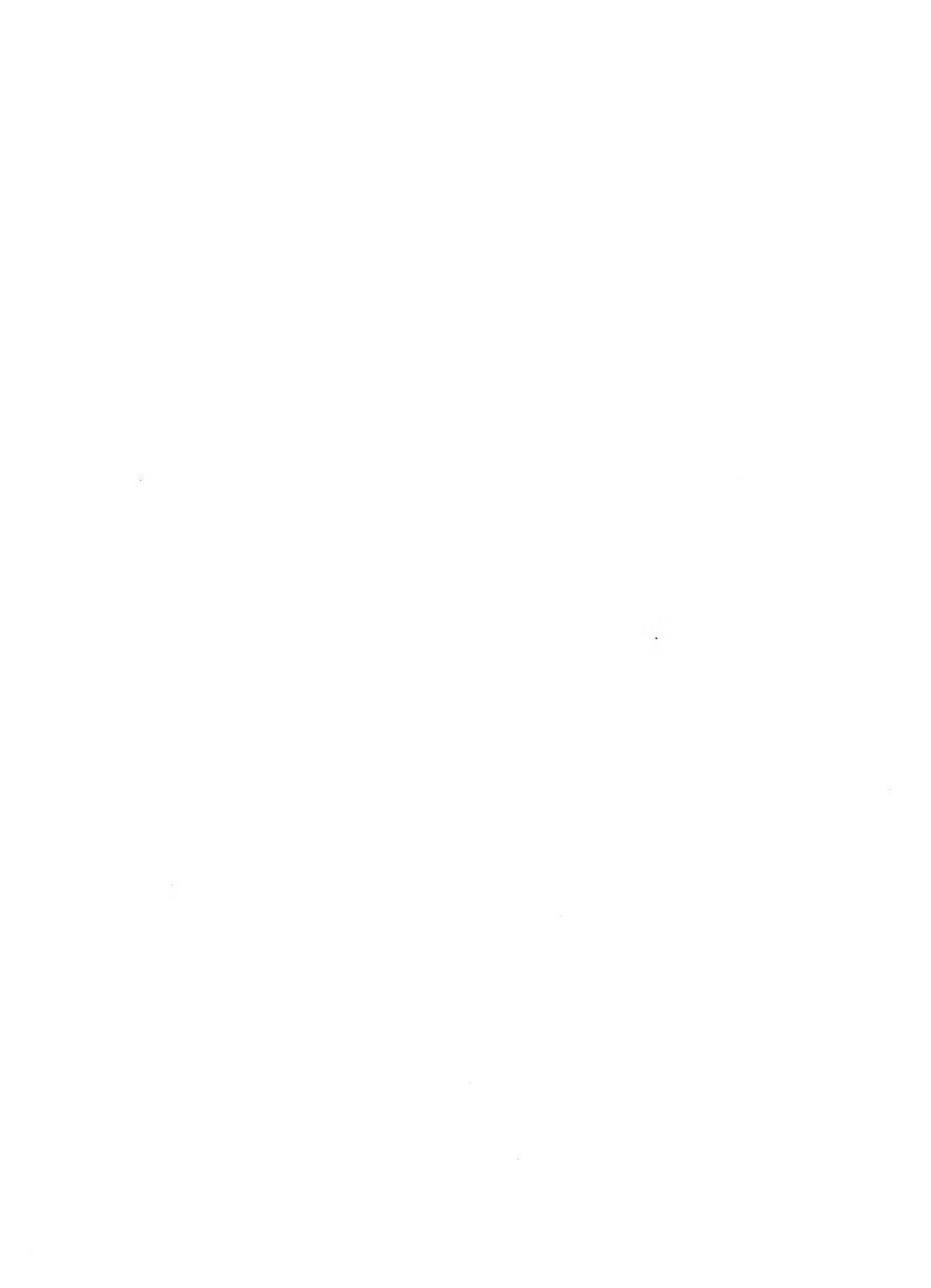Sources for Figure I:\*\*

R. W. Davies, The Development of Lit Soviet Budgetary System, (Cambridge: Cambridge University Press, 1958).

Gosudarstvennyi biudzhet SSAR : biudzhety soiuznykh respublik. Statisticheskii sbornik,  $(H_{\star},$  Finansy,  $1962, -966, 1972)$ .

Gosudars tvennye biudzhet<sup>y</sup> soiuzuykh respublik v Piatoi Piatiletke , (M. , Gosfinizdat, 1957).

Narodnoe khoziaistvo SSSR v 1972 g., (M., Statistika, 1973).

K. N. Plotnikov, "Dokhody gosudarstvennogo biudzheta SSSR v 4-oi Stalinskoi Piaciletke," Finansy i kredit, #1, (1953).

, Ocherki istorii biudzheta Sovetskogo gosudarstva, (M., Gosfinizdat, 1954).

A. G. Zverey, "Finansy SSSR za 40 let Sovetskoi vlasti," in N. Laptev, (ed.), <u>Finansy i sotsialisticheskoe stroirel'atv</u>o. (M., Gosfinizdat, 1957).

\*\* An appendix with the data broken down into major tax categories is available from the authors on request.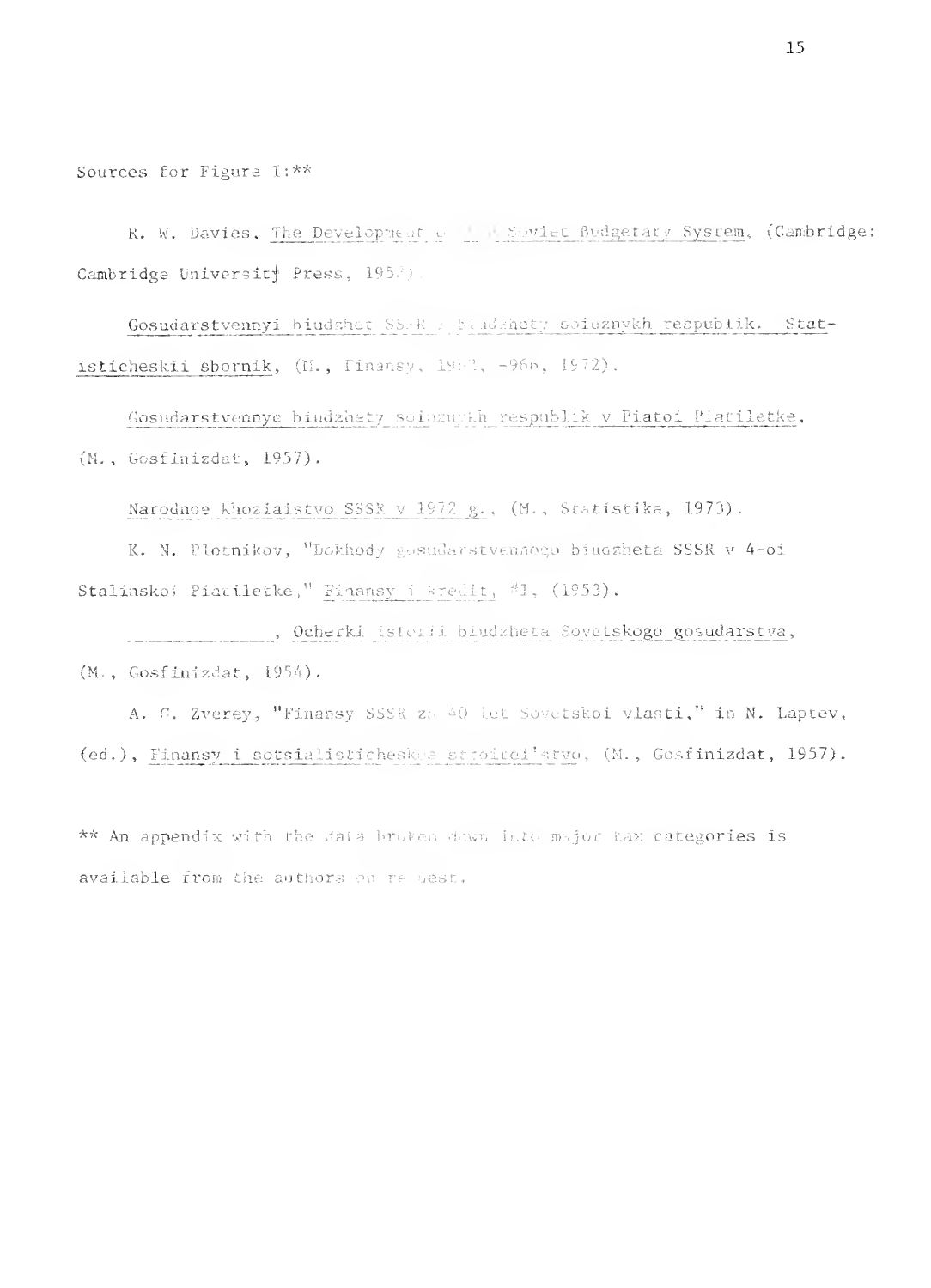$\frac{\partial \mathcal{L}}{\partial \mathcal{L}} = \frac{\partial \mathcal{L}}{\partial \mathcal{L}} = \frac{\partial \mathcal{L}}{\partial \mathcal{L}} = \frac{\partial \mathcal{L}}{\partial \mathcal{L}} = \frac{\partial \mathcal{L}}{\partial \mathcal{L}} = \frac{\partial \mathcal{L}}{\partial \mathcal{L}} = \frac{\partial \mathcal{L}}{\partial \mathcal{L}} = \frac{\partial \mathcal{L}}{\partial \mathcal{L}} = \frac{\partial \mathcal{L}}{\partial \mathcal{L}} = \frac{\partial \mathcal{L}}{\partial \mathcal{L}} = \frac{\partial \mathcal{L}}{\partial \mathcal{L}} = \frac{\partial \mathcal{L}}{\$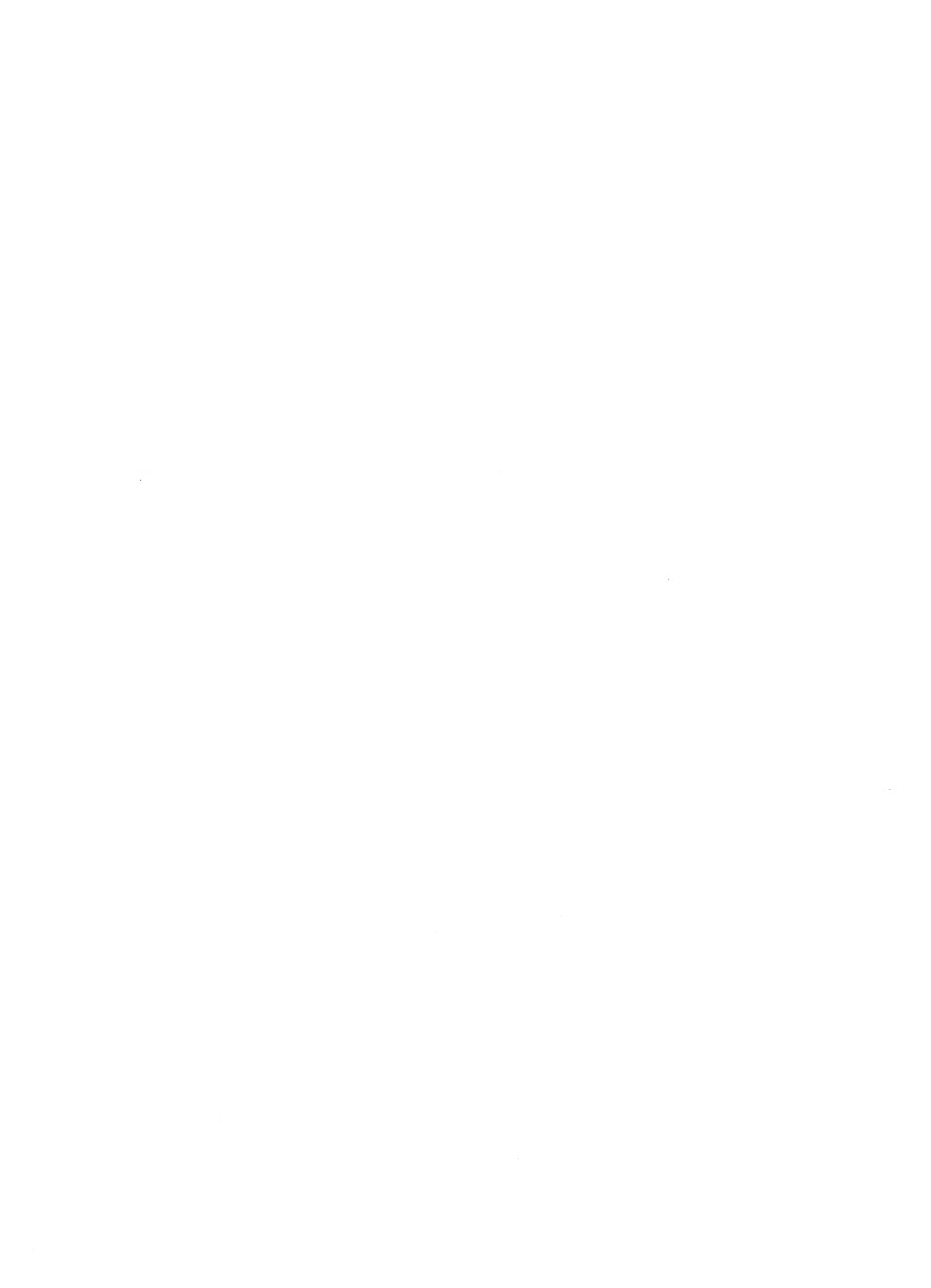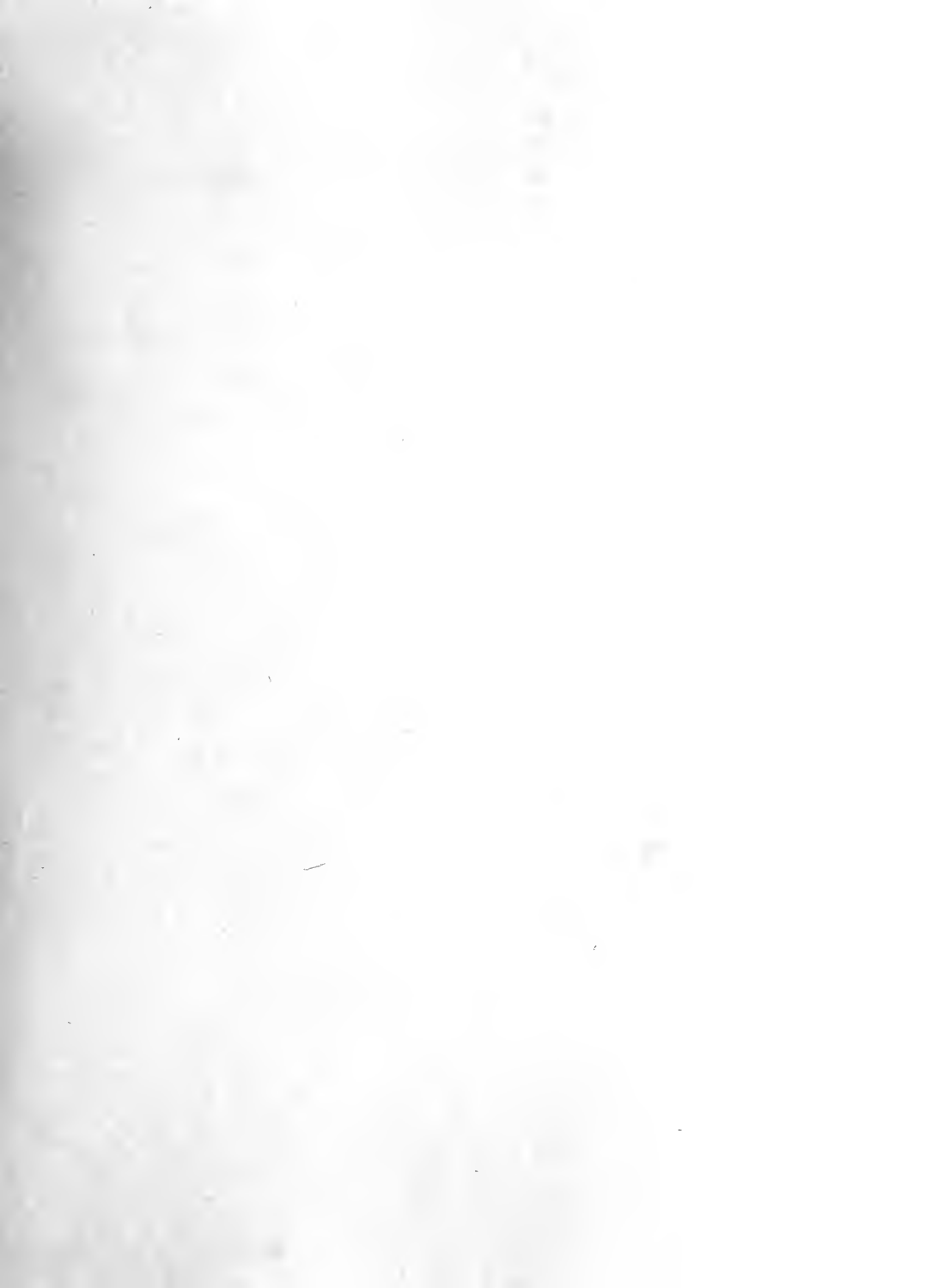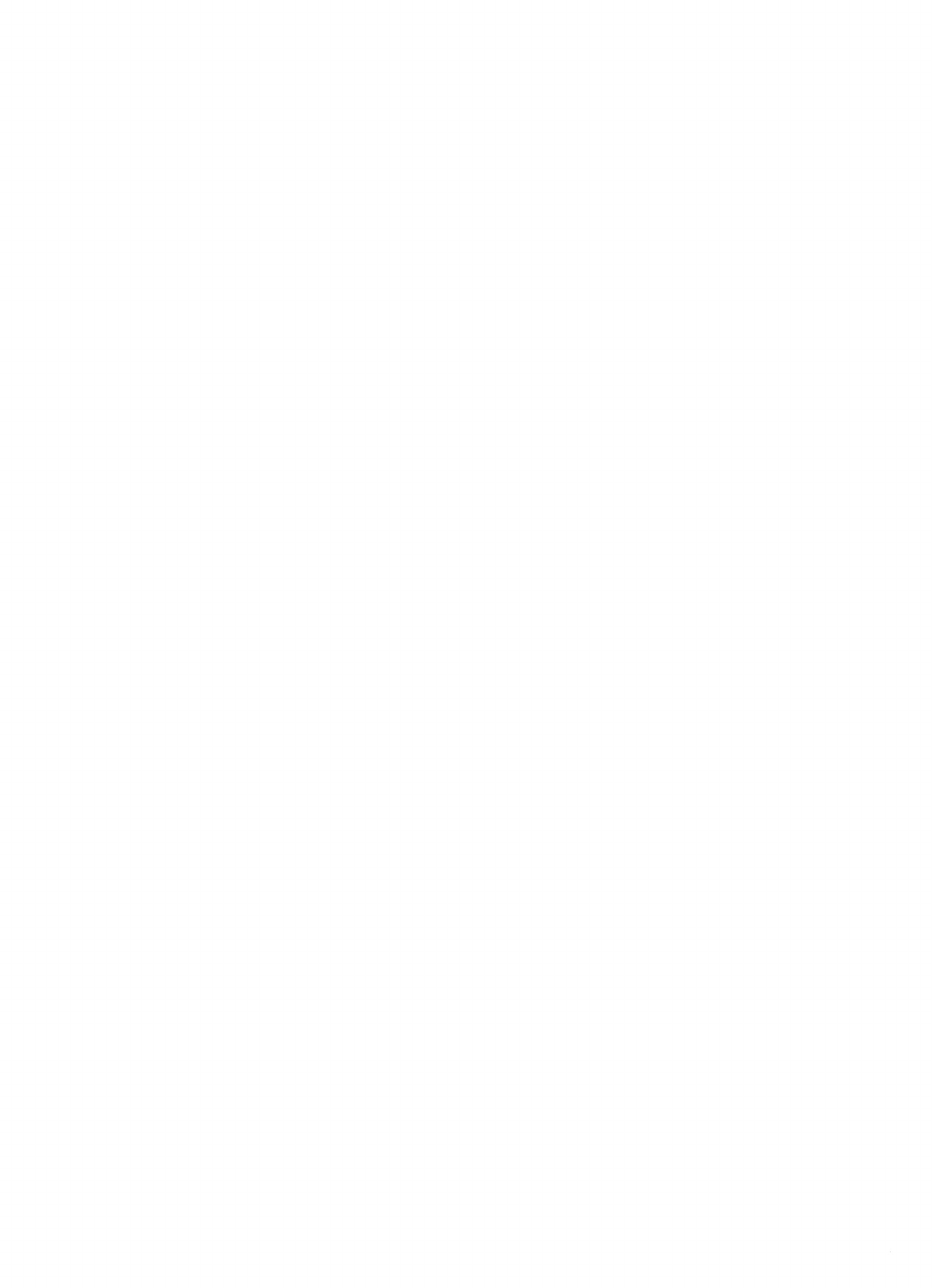$\mathcal{L}^{\text{max}}_{\text{max}}$  and  $\mathcal{L}^{\text{max}}_{\text{max}}$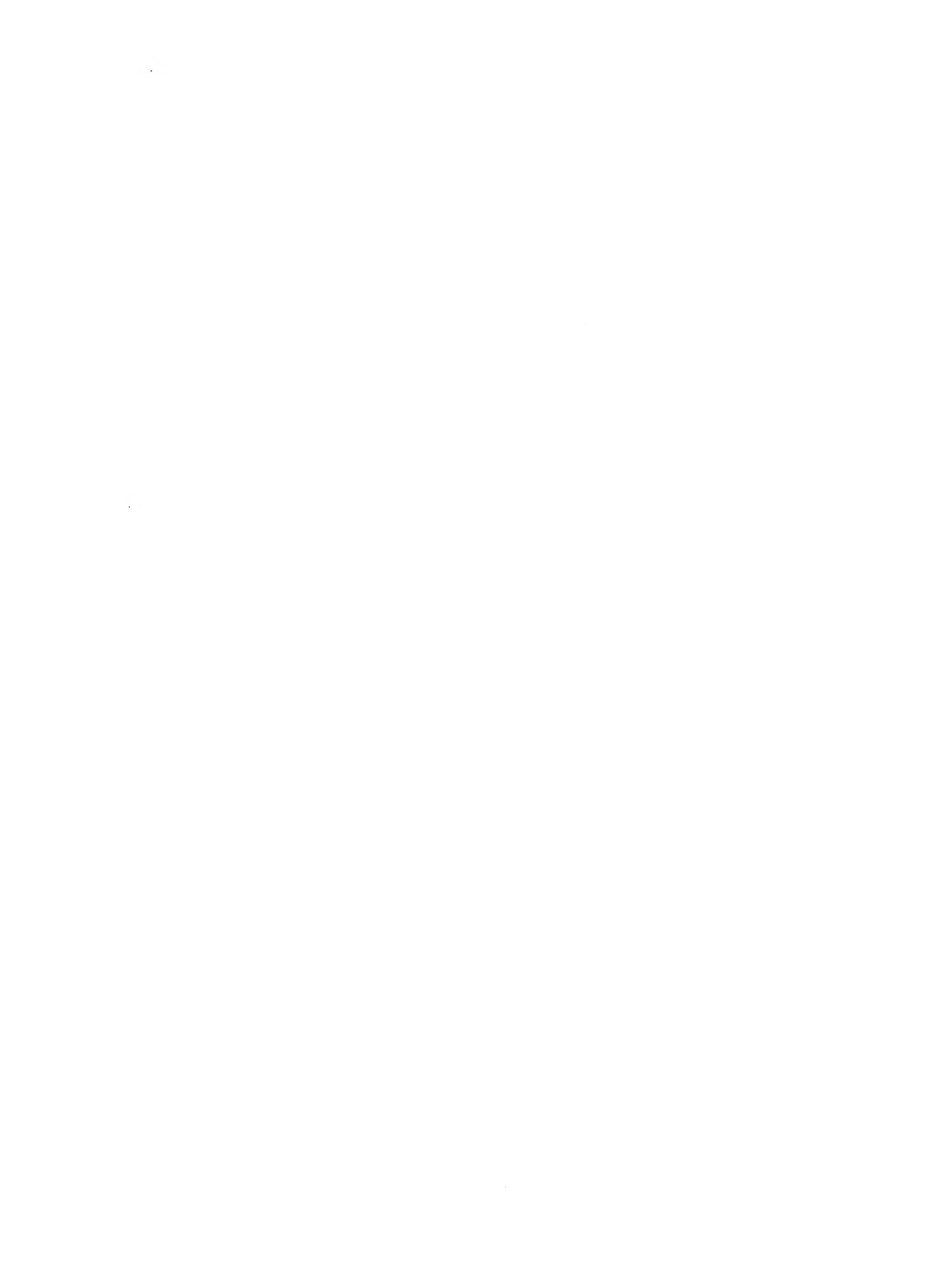